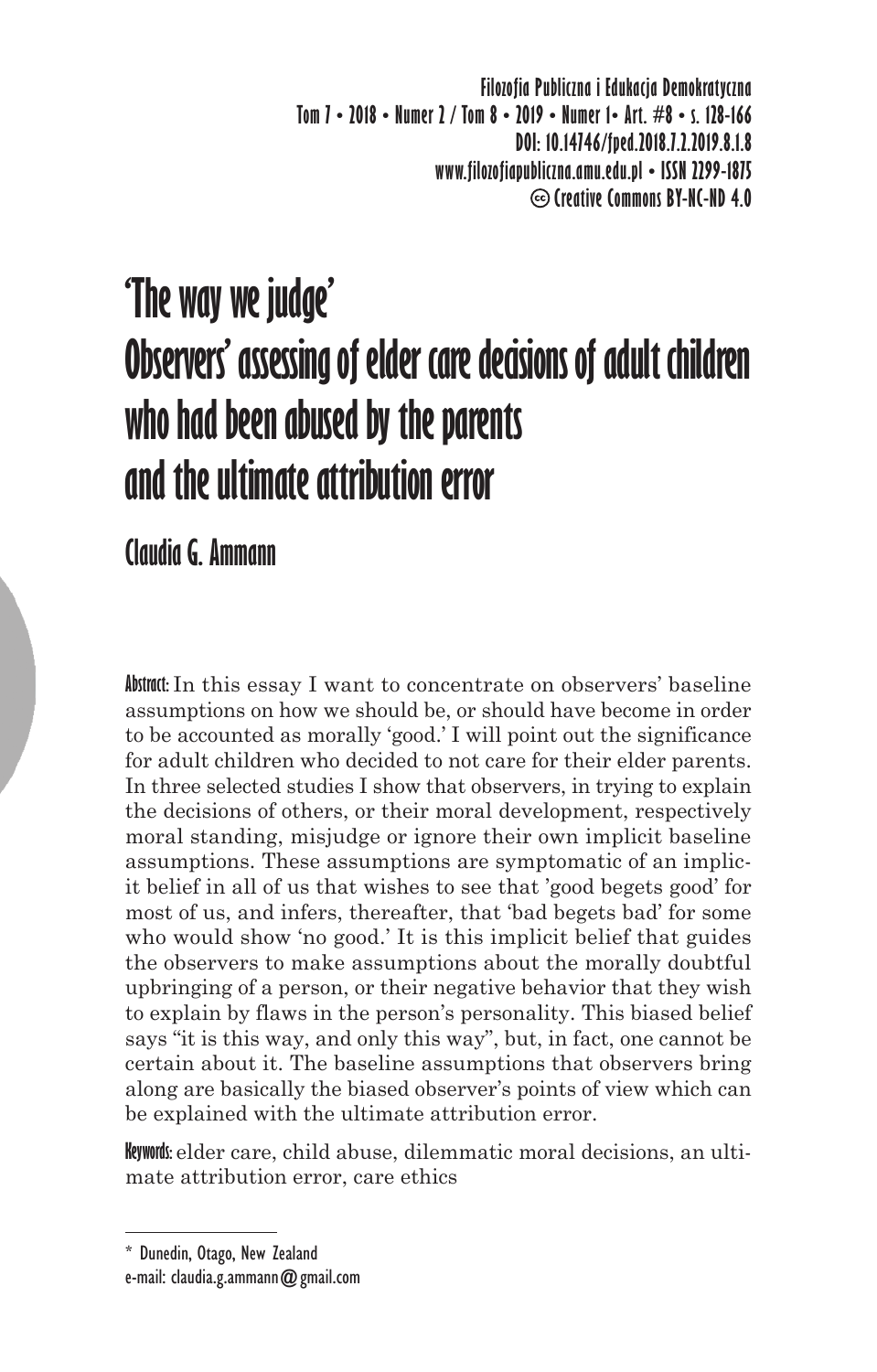"Care for my parents? – Not me! If someone else does it, fine, I am happy. I would be happy for them. But not me. Not that. […] But how can I show that I am a good person? – I cannot!"1 ,

a women in her mid 40s, a victim of physical and sexual abuse in her childhood years by her father, immediately sensing the question of elder care is not only a matter of solidarity and ambivalence alone, but also primarily an issue of morality.

# **The morally good member in society**

Reporting about a community that put great efforts into living their lives in line with their beliefs without any outside interference, Cruz describes the 'good' member in such a community as someone who places "great value on community and considers family to be a building block of the broader group."2 They can rely on, but also need to give care and help within the community. "Mutual aid within the group. Older children look after younger children; neighbors help each other. The goal is to live as cooperatively and as peacefully as possible."<sup>3</sup> This exemplifies a good, simple life emphasizing the importance of community and the good moral character within.

One may wonder what happens to those who would not adhere to these principles of mutual aid and care, as mutual aid is only given within the group but not outside.

The adherence to some basic principles indicate that everything new, everyone outside, and different to their ideal has to be rejected. The good member may not show a lack of cooperation and no pro-sociality. The good member simply has to adhere to cooperation and pro-sociality.

**<sup>1</sup>** Woman, 46y, victim of physical and sexual abuse in childhood, about dealing with her perpetrator parents who need care and help, in an interview concerning the issue that the question of elder care, in context of solidarity and ambivalence, has to do with morality.

**<sup>2</sup>** Daniel Shank Cruz, "A Simple Life", Eve Lyons (ed.). *The New York Times*, September 15, 2018, p. 6.

**<sup>3</sup>** Ibidem, p. 7.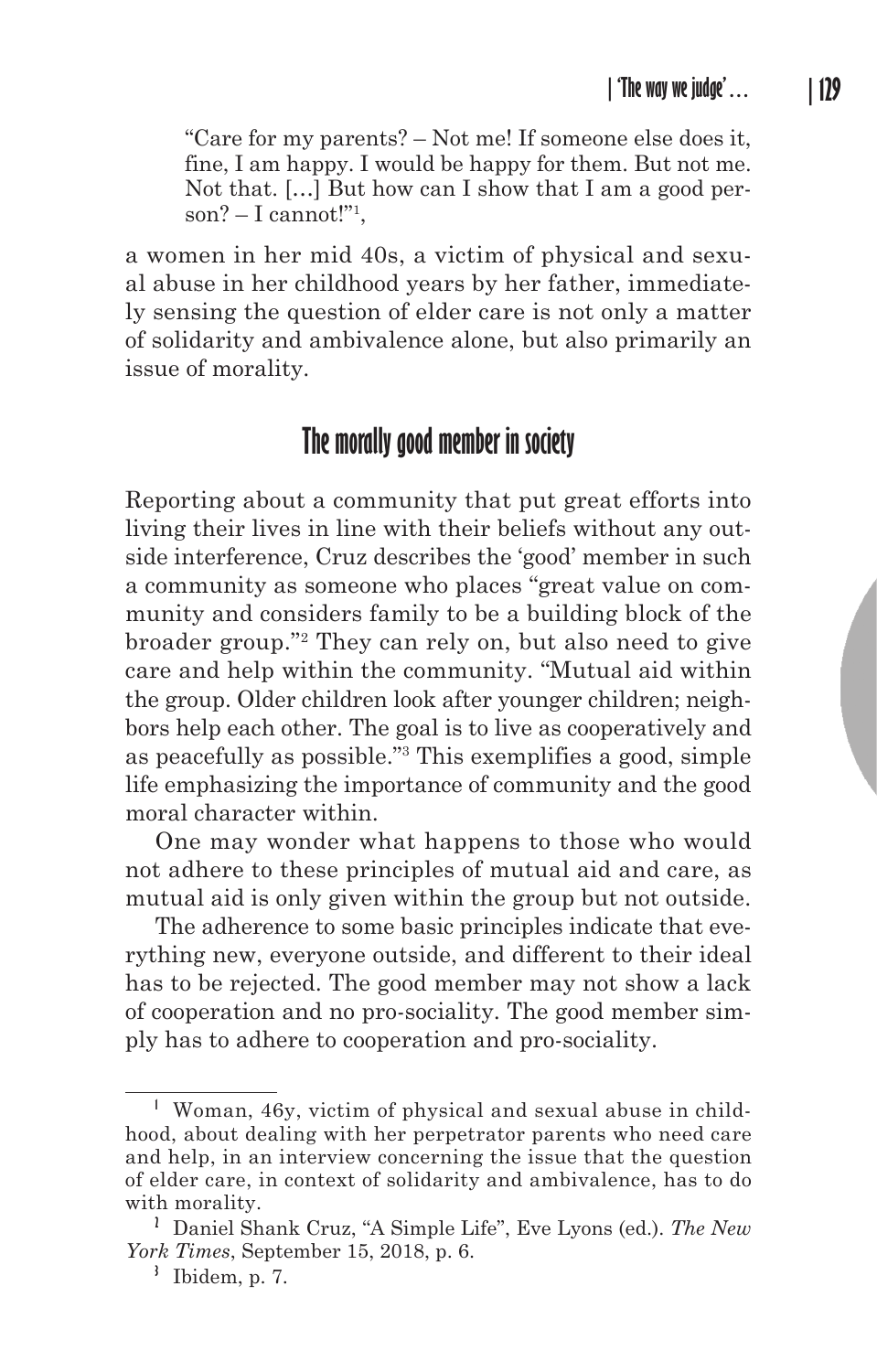In this essay I concentrate on the observers' baseline assumptions on moral standing, that are assumptions about how we should be, or should become in order to be accounted as 'good.' It is our assumption about morality and how it is ideally cultivated. I will systematically and critically analyze three selected studies<sup>4</sup>, of which two are theoretical contributions in moral psychology (see: The 'wanton' question, and: The unmoral trauma brain), and one is an empirical work at the interface of psychology and gerontology (see: Bad begets bad only), and I will point out the significance for adult children who do not care for their elder parents. We learn from the two theoretical contributions that the *moral to care* can be interpreted in a somehow extreme way. Both contributions represent extreme positions. They are extreme in relation to the issue of a morally good character, as in relation to the issue of a morally good upbringing and development. First, one position invites us to believe that a person's negative behavior (no care) can be primarily explained by a morally flawed character of that person (the 'wanton'). Secondly, with the other position we are inclined to believe that a 'morally sane' person can only develop via a happy-go-luck childhood, as a trauma can nothing but deny a moral developing (the trauma brain). And lastly, the empirical contribution interests for the reason of its interpretation of the data suggesting that a bad childhood will primarily point to an adulthood with emotionally unresolved issues, and an early trauma still active in a particular fashion some 50 years later. On example of these three selected studies I will show that, in trying to explain the decisions of others, or in trying to reason on hand of the past life-time

**<sup>4</sup>** Searching for relevant literature that combines the criteria *trauma* (with the focus on childhood development), *care* (with the focus on elder care), and *morality*, brings to the fore the *Ethics of Care* with, however, no specific mentioning of *trauma*. *Care* and *morality* combined leads amongst others to the contribution analyzed in the first section (see: The 'wanton' question). *Care* and *trauma* combined leads amongst others to the contribution analyzed in the second section (see: The unmoral trauma brain). Searching for empirical data investigating the long-term effects of early trauma on the parent-child relationship, the contribution analyzed in the third section (see: Bad begets bad only) is selected for its longitudinal study signifying robust and reliable data.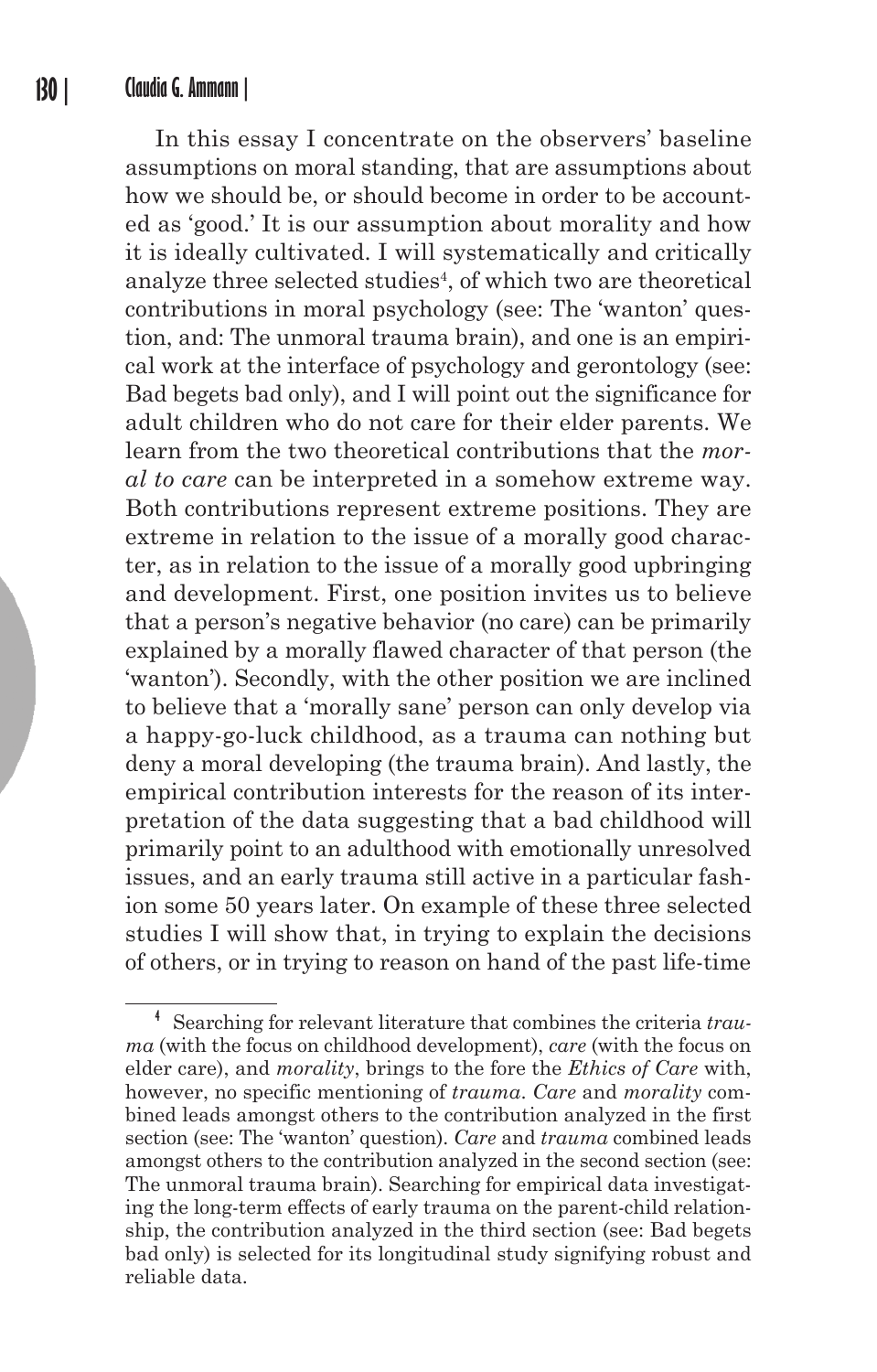experiences of others or their moral development, observers do misjudge or ignore their own implicit baseline assumptions. While doing so, the observers lose sight of the potentiality of other, alternative explanations that could contribute equally to that present day state of affairs.

All these studies show a much broader and more general implicit assumption coming to the fore. All three contributions are making a claim of 'good begetting good', either implicitly or explicit. I consider their results important to discuss, and I intend to show that their underlying assumptions, both in theoretical ideas and in empirical speculations do not necessarily hold true when tested against the logic of the argument, or the data and its explanatory power. Most importantly, these implicit baseline assumptions which observers bring along are basically the biased observer's points of view.

# **The 'wanton' question**

Daniel Lapsley<sup>5</sup> from the field of moral psychology suggests that a person is not a *wanton*<sup>6</sup> when that person "is someone who cares about morality", referring to Harry Frankfurt's introduction of the word 'wanton' in his essay '*Freedom of the Will and the Concept of a Person*.'<sup>7</sup> Lapsley writes: "In ethical theory it is evident in Harry Frankfurt's [1971] account of what it means to be a person: A person (as opposed to a wanton) is someone who cares about morality. A person cares about the desirability of one's desires (second-order desires) and then wishes to will them all the way to action (second-order volitions)."<sup>8</sup>

**<sup>5</sup>** Daniel Lapsley, "Moral Identity and Developmental Theory", *Human Development* 2015, vol. 58, no. 3, pp. 164–171, doi: 10.1159/000435926.

**<sup>6</sup>** In the following I will refer to the meaning of the term 'wanton' in the sense of Harry Frankfurt's original description: "[t]he essential characteristic of a wanton is that he does not care about his will", see: Harry G. Frankfurt, "Freedom of the Will and the Concept of a Person", *The Journal of Philosophy* 1971, vol. 68, no. 1, p. 11.

<sup>&</sup>lt;sup>1</sup> Ibidem, pp.  $5-20$ .

**<sup>8</sup>** D. Lapsley, "Moral Identity"…, p. 164.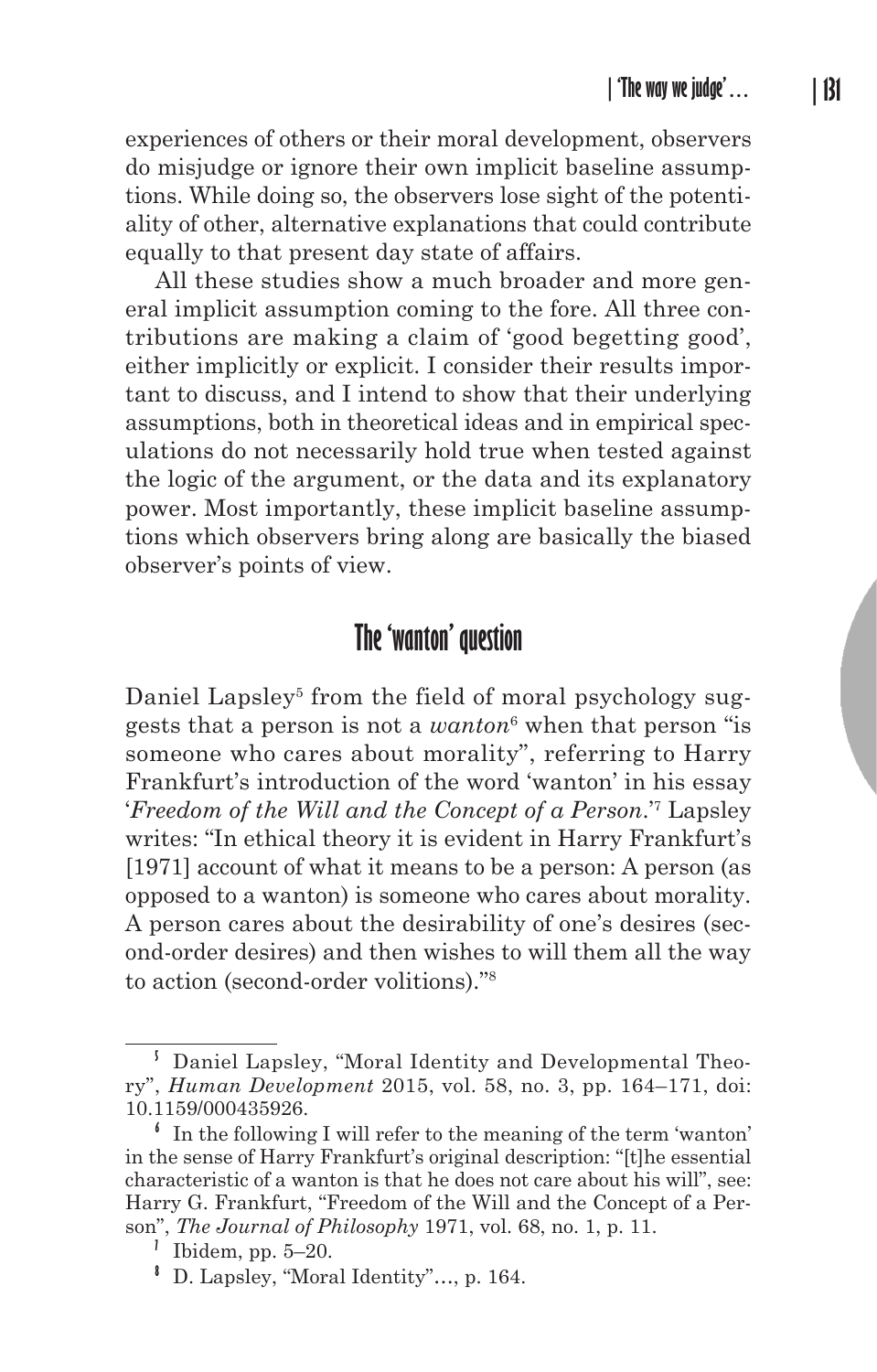In accordance with the woman at the beginning asking "*can I show that I am a good person?*", the question then is: Am I accounted as a wanton when I do bad but still desire to be good? Apparently so, if I need to believe the above idea from moral psychology.

At first sight I should account myself a wanton. That is because I should have acknowledged that '*what it means to be a person*' equates with '*what it means to be moral*.' Every *moral act* equates with a human *act done by an moral being*. Every *unmoral act* equates with an inhuman *act done by a unmoral being*. Doing good means being good, and doing bad means being bad. Now, that I won't care for my elder parents, in other words I am about to do bad, means I will become, or already have been bad. I have turned into a wanton.

Because I missed "the highest level of self-understanding [that is] the moral point of view"9 , I have missed to become "the moral person." I have missed to become someone whose "very selfhood", according to Blasi<sup>10</sup>, "is constructed on moral grounds; it is someone whose desires reflect a wholehearted commitment to morality. Morality is essential, important, and central to self-understanding."11 Lapsley interpreted Frankfurt<sup>12</sup> in such a way that a wanton should be someone who does not care about morality.

However, according to Frankfurt<sup>13</sup> a person is 'someone who wills what he wishes to do' – and that is different to 'someone who cares about morality' as Lapsley suggests.

**<sup>9</sup>** Ibidem.

**<sup>10</sup>** Ibidem, p. 165, referring nonspecifically to (a) Augusto Blasi, "Moral Identity: Its Role in Moral Functioning", in: William M. Kurtines, Jacob J. Gewirtz (eds), *Morality, Moral Behavior and Moral Development* (pp. 128–139), John Wiley and Sons, New York 1984; (b) A. Blasi, "The Moral Personality: Reflections for Social Science and Education", in: Marvin W. Berkowitz, Fritz Oser (eds), *Moral Education: Theory and Application* (pp. 433–443), Wiley, New York 1985; (c) A. Blasi, "Moral Character: A Psychological Approach", in: Daniel K. Lapsley, Clark Power (eds), *Character Psychology and Character Education* (pp. 67–100), University of Notre Dame Press, Notre Dame, IN 2005.

**<sup>11</sup>** D. Lapsley, "Moral Identity"…, p. 165.

<sup>&</sup>lt;sup>1</sup> H.G. Frankfurt, "Freedom of the Will"..., pp.  $5-20$ .

**<sup>13</sup>** Ibidem.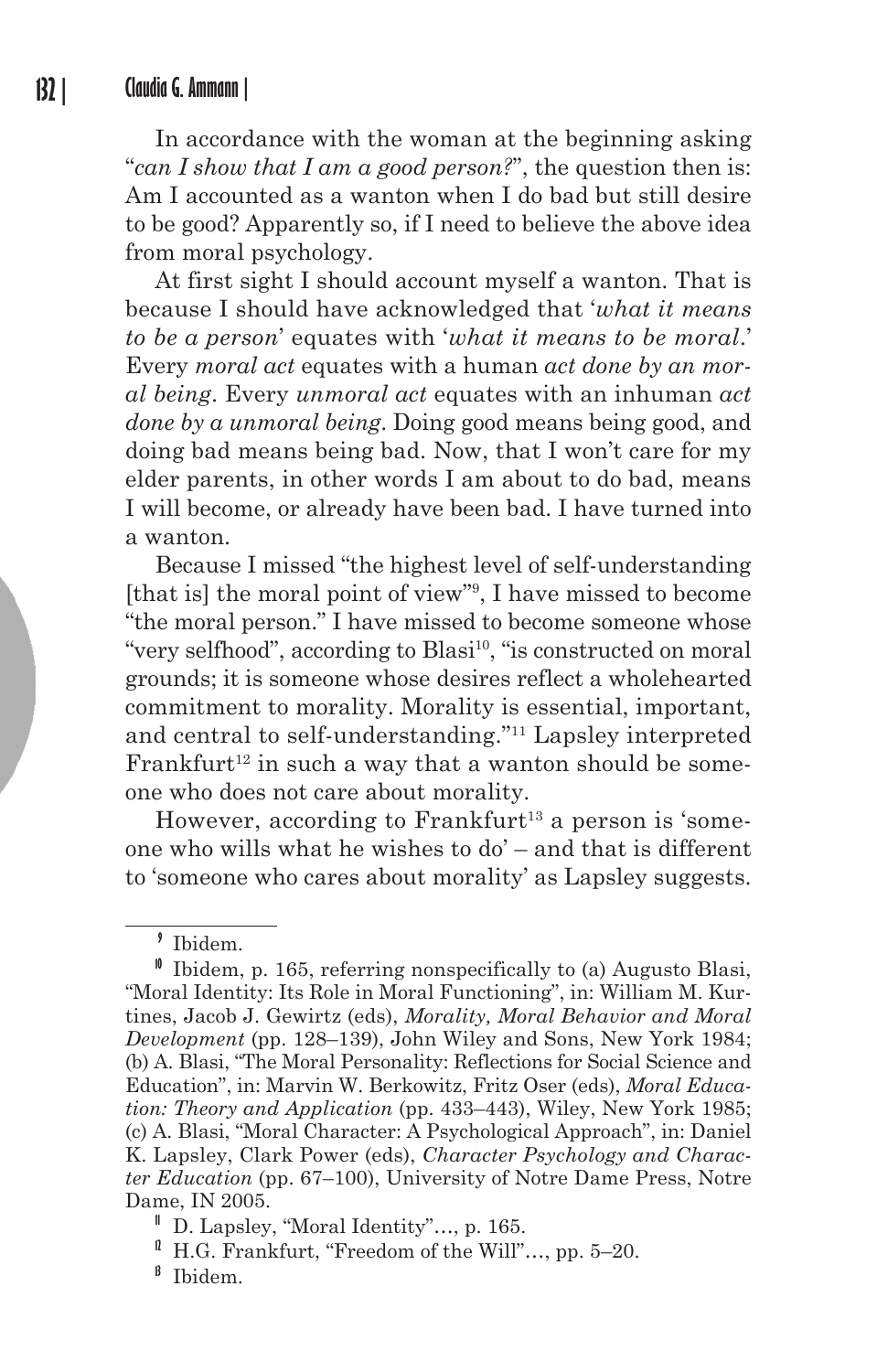$Frankfurt<sup>14</sup> considers a want to be someone about whom$ you cannot say that this person is actually willing what he wishes for. He might will what he wishes to do, he might will not. He simply doesn't care. He just does things without considering about his will too deeply. Frankfurt: "The essential characteristic of a wanton is that he does not care about his will. His desires move him to do certain things, without its being true to him either that he wants to be moved by those desires or that he prefers to be moved by other desires. […] In any case, adult humans may be more or less wanton […when] they have no volitions of the second order, […]."15 Frankfurt's term of a second order volition refers to what he describes as 'I want to want X' and expresses hereby a real wish; 'I express it to the outside world and indeed I really wish it.' Those who do not express this second order volition ('I really do wish') might end up as wantons.

A wanton in essence is someone who does not care a pap for it. It is all the same to him. He is someone who does not waste a single thought whether he 'really wills' what he 'wills.' If someone doesn't 'really will', in Frankfurt's logic does not do it of his own accord and of his own free will, then such a someone is a wanton. A wanton is a Johnny-Lookin-the-Air, a *good for nothing* and a scapegrace, inconsistent and untrustworthy, irresponsibly and lacking, according to Frankfurt a central element that is the second order volition. Frankfurt describes someone who wants his will to be as someone who "wants this desire to be effective"16, meaning having volition of the second order. Today we might call this authenticity, or 'Reflektiertheit', really willing what he is willing for, and in consequence having a sense of responsibility. That person wants to want X and expressed hereby a real desire. The person shows that their desires that they externally express and declare are truly those they feel internally.

Frankfurt's wanton, however, does not want all that. The external does not match with the internal. The wanton does

**<sup>14</sup>** Ibidem.

 $\frac{1}{2}$  Ibidem, p. 11.

**<sup>16</sup>** Ibidem, p. 10.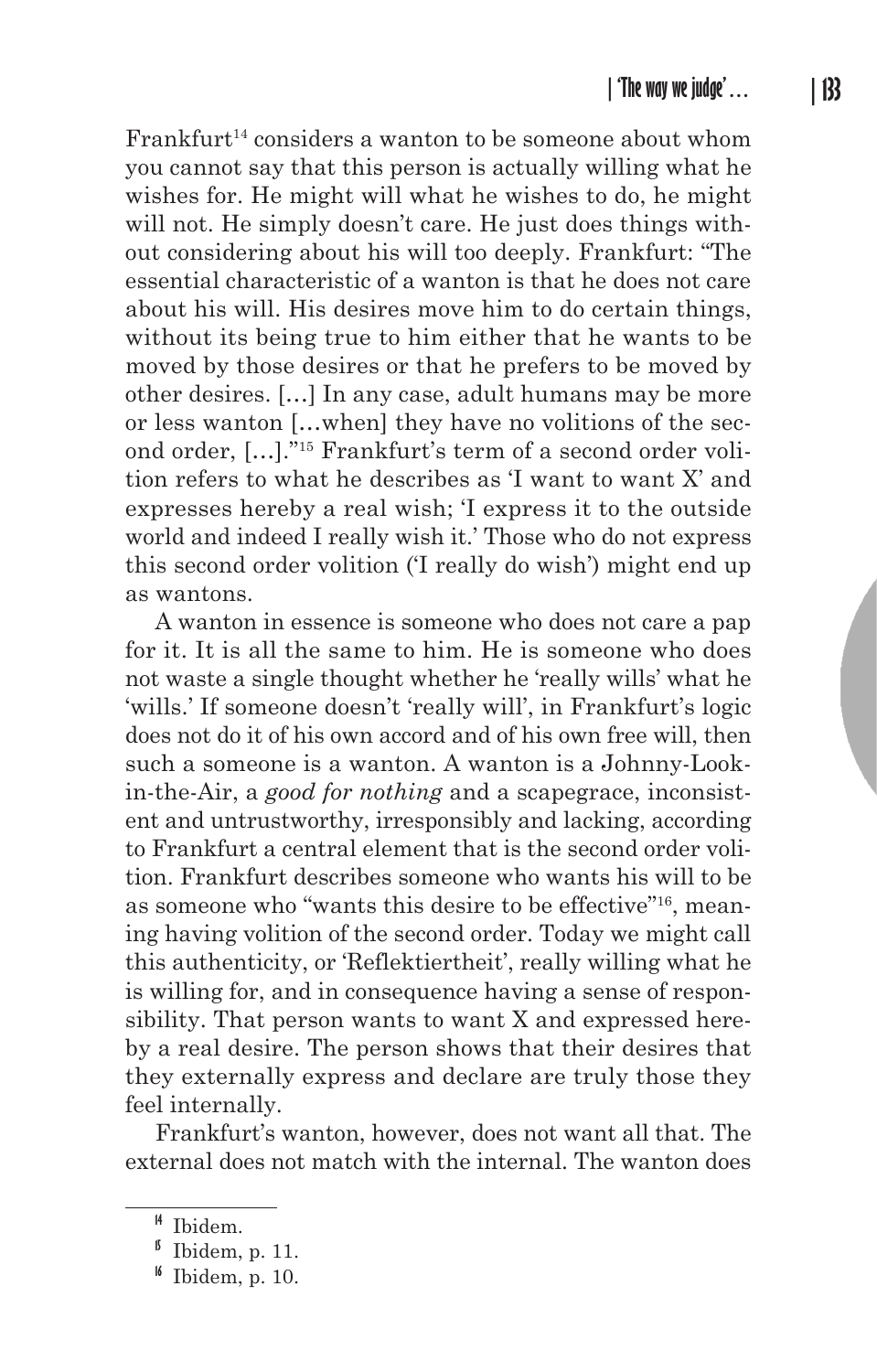not want his will to be, does not want this desire to be effective. And this is a different concept of wanton than the one Lapsley is suggesting.

Lapsley's wanton doesn't care about morality. Frankfurt's wanton doesn't care about his will:

So, *maybe I am not a wanton in a moral sense as Lapsley is suggesting, because that woman definitely cared about morality. And, probably I am also not a wanton in Frankfurt's sense because I show this second order volition: I want my desire to be effective when I wish not caring for my elder*.

Yet, Lapsley continued with another term that is *desirability*. He writes: "A person cares about the desirability of one's desires (second-order desires) and then wishes to will them all the way to action (second-order volitions)."17 In short, desirability should refer to the goodness of desires in the wider, external, social round. The person needs to ask themselves 'Is it desirable to have such desires? Is it moral to have such desires?' And, 'Is it good to have such desires?' A person that is not wanting to care for their elder parents, is needing to ask themselves exactly these questions:

*Is it good? – No! Is it moral? – No! Is it desirable? – No! And, why is it not desirable? Because the social norm tells differently. The ultimate test has become the social environment with its social norm. If they say 'No', you have to say 'No.'*

Looking at Frankfurt's essay (1971), however, a different conclusion emerges. At first sight it seems right what Lapsley concluded. Frankfurt writes:

"What distinguishes the […] wanton from other[s…] is that he is not concerned with the desirability of his desires themselves." In such sense it could be true that desirability refers to a social round and expresses as social desires or a social norm. However, in the very next sentence Frankfurt makes explicit to what the desirability should refer to, that is the agent himself. The wanton "ignores the question of what his will is to be. Not only does he pursue whatever course of action he is most strongly inclined to pursue, but he does not care which of his inclinations

**<sup>17</sup>** D. Lapsley, "Moral Identity"…, p. 164.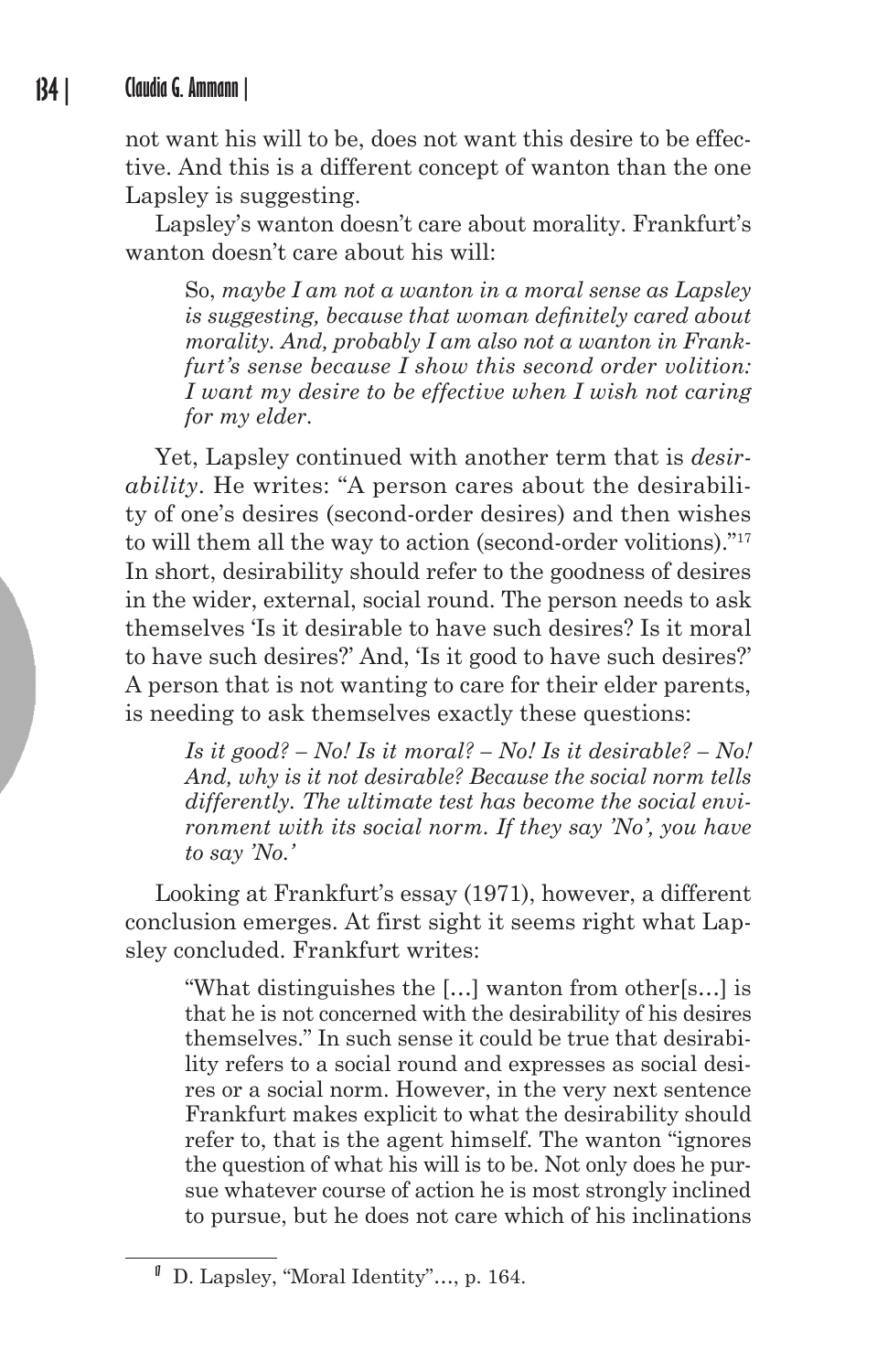is the strongest".18 Frankfurt's concept of desirability is a self-referral, so to speak. Desirability in Frankfurt's sense refers to someone who would not "ignore the question of what his will is to be".19

By contrast, Lapsley moves desirability to the external social environment the agent needs to adapt to. Lapsley makes desirability an essentially different term that is about good and bad. Frankfurt's original desirability, however, is self-driven, not externally driven and therefore something completely different. The importance here is that the power of agency is still within the agent and has not shifted to an external social desire or norm.

In Frankfurt's case the wanton has no will, no self-determination because he doesn't reflect on his desires. The wanton doesn't ask himself whether he truly desires 'his desires', as does he not ask himself whether he really wants to do X.

We witness here, in my view, a mixing up of self-determination with determination by a social environment.

What an agent's will is to be is not equal to what others' will is to be. My desires, wishes, and quests are not equal to desires, wishes, and quests of my social round that are expressed towards me, and I should then follow. It makes a huge difference whether I should be concerned about a desirability of my social environment, or one about my inner desires and my will.

Someone 'who wills what he wishes to do' as Frankfurt sees it, is not equal to someone 'who cares about morality' as Lapsley interprets Frankfurt.

So, *should I be accounted as a wanton when I do bad but still desire to be good?* Clearly not, even if in Lapsley's view you have shown no caring moral. Lapsley wanted to introduce you to such concept when you willfully doing something 'bad', or something that is different to what is generally expected – the 'good.'

Instead, you have, in fact, shown that you are someone who wills what you wish for (second order volition), and you would not have ignored the question of what your will is to be (desirability). None of this is a wanton acting. Lapsley

**<sup>18</sup>** H.G. Frankfurt, "Freedom of the Will"…, p. 11.

**<sup>19</sup>** Ibidem.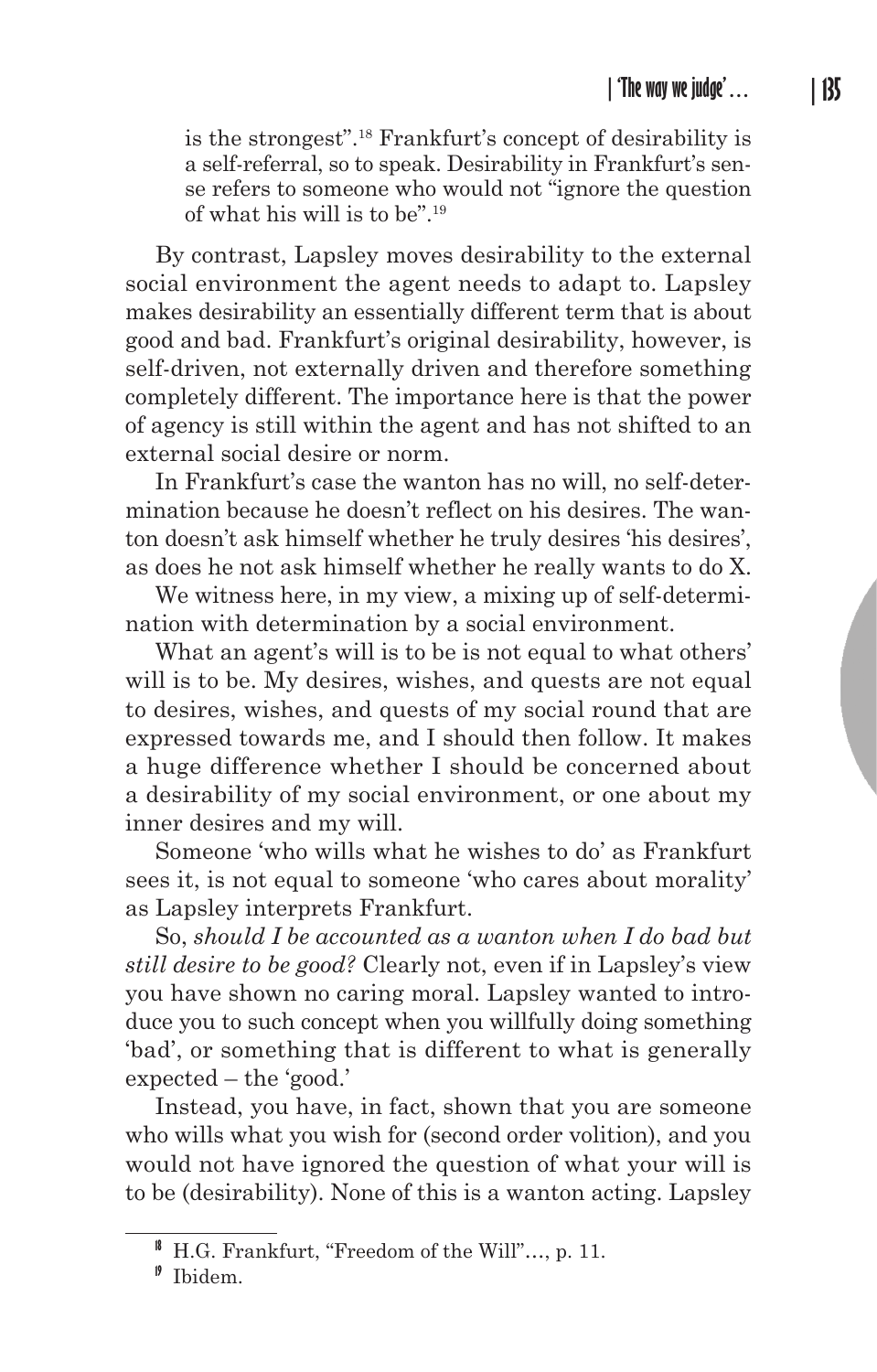cannot call you a wanton. And he cannot call you someone not caring for morality. Frankfurt, however, does not answer your question whether you are still allowed to desire to be good and moral.

# **The unmoral trauma brain**

Another contribution<sup>20</sup> from the field of moral education observes in our modern world worrying phenomena such as lack of cooperation and no pro-sociality. The psychologist Narvaez writes: "Today's dominant culture supports species-atypical nests and worldviews", and continues: "The [moral] underdevelopment of many persons today extends to missing capacities for relational attunement with the natural world", concluding "[a] stress-reactive individual is controlled by her conditioned past, undermining her free will [and will] have difficulty with cooperation and social fittedness, and [will] live as if among enemies."21 The earlier writing appears to be a fair description, yet the conclusion deserves further consideration because here we witness the formation of a baseline assumption that divides 'good' from 'bad', and assumes that 'good begets good' only. But, first, let's turn to the explanation of Narvaez.

The author advocates for a moral disposition that is grounded and learned as early as possible in early childhood. She explains:

"A childhood spent in the human nest can be termed species-typical; a childhood spent outside the nest can be termed species atypical. We know what a species-atypical upbringing does to baby monkeys. It is toxic. […] Pups with low nurturing mother care during that period never properly "turn on" the genes to control anxiety, leaving them anxious in new situations for the rest of life"22,

and continues:

**<sup>20</sup>** Darcia Narvaez, "Seeds of Morality Must Be Planted Rightly", *Association for Moral Education*, March 13, 2017 (unpublished presentation).

**<sup>21</sup>** Ibidem, pp. 5–6.

 $\textsuperscript{2}$  Ibidem, p. 4.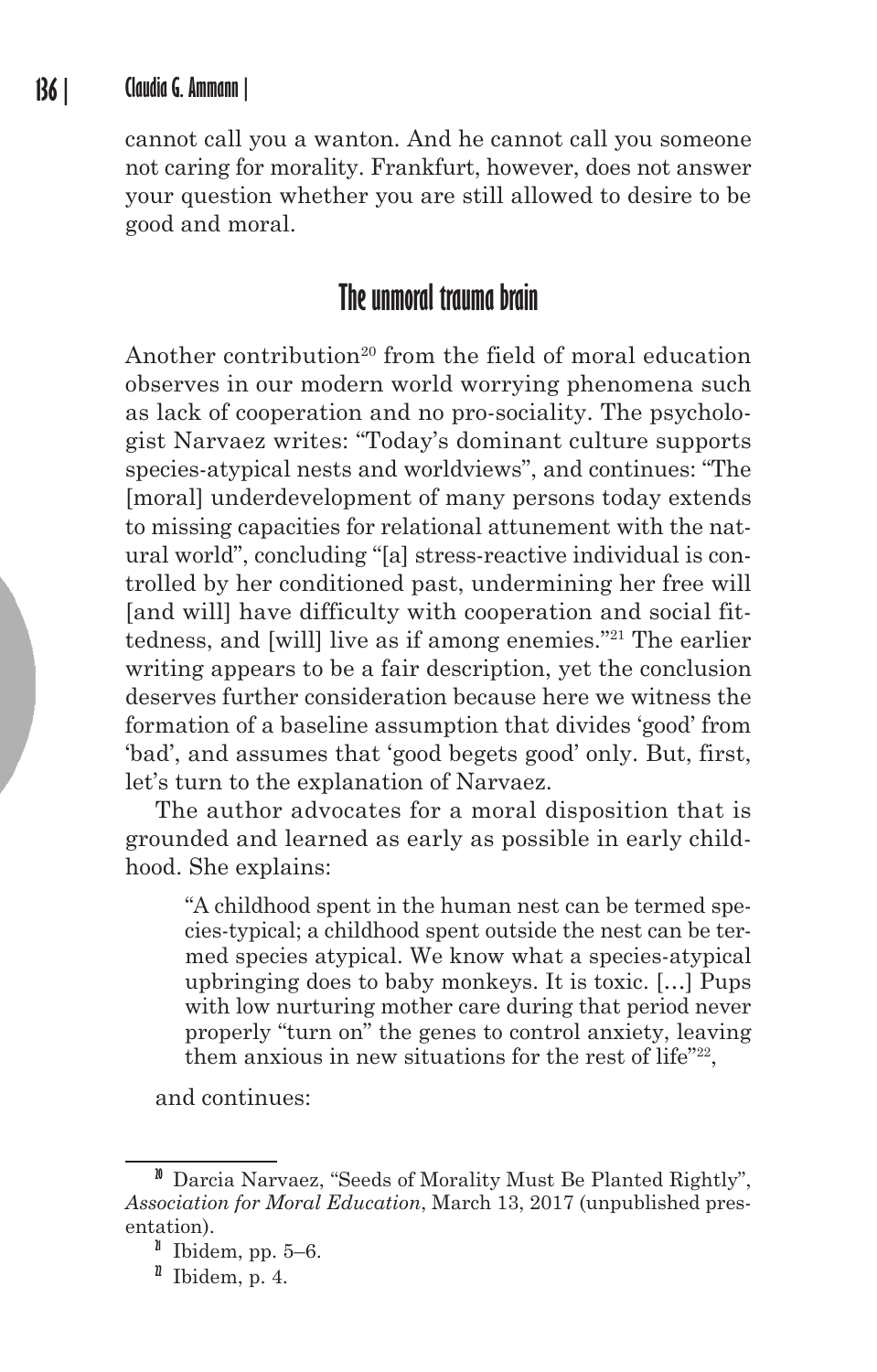"If we return to moral character construction, we can see that a child whose early life provides the full nest will form a different set of implicit schemas for interacting in the social world from a child who experiences repeated and extensive stressors in early life. With a species-typical childhood, the child will develop flexible, relationally-attuned skills that allow agility in social life [whereas] [i]ndividuals undercared for in early life will display a varying set of problems depending on when the stress occurred […] and how intense or enduring they were in early life."23

"True «spoiling» of babies happens when the caregiver denies baby's needs and, for example, makes them scream for attention. Then babies get used to using drama to get needs met and become unpleasant people."24 The result is a "unagile, unconfident, fragile self […] controlled by her past."25 The author emphasizes that the formation of a moral character in the early child development is generally missing in particular in those who had not had the favor of being cared for in early life.

These children, according to Narvaez, will never become 'morally normal' persons. When early care has been missing, then no moral character can emerge or develop, not even later. We do, however, not learn why the moral disposition should start as early as in an infant brain. She states only that "learning moral dispositions starts earlier"26 without giving an explanation of why the infant brain should be already a moral brain. The adult brain, in this view, is merely the coping of what has been engraved into, and experienced by the infant brain.

The author describes the wider implication of the neurobiological development in the infant human brain as following:

"We would all agree that babies do not yet have moral character. But implicit systems – those that guide social perception, undergird worldview, and guide behavior throughout life – are initiated from the first days

**<sup>23</sup>** Ibidem, p. 5.

**<sup>24</sup>** Ibidem, p. 6.

 $\mu$ <sup>b</sup> Ibidem, p. 5.

**<sup>26</sup>** Ibidem, p. 3.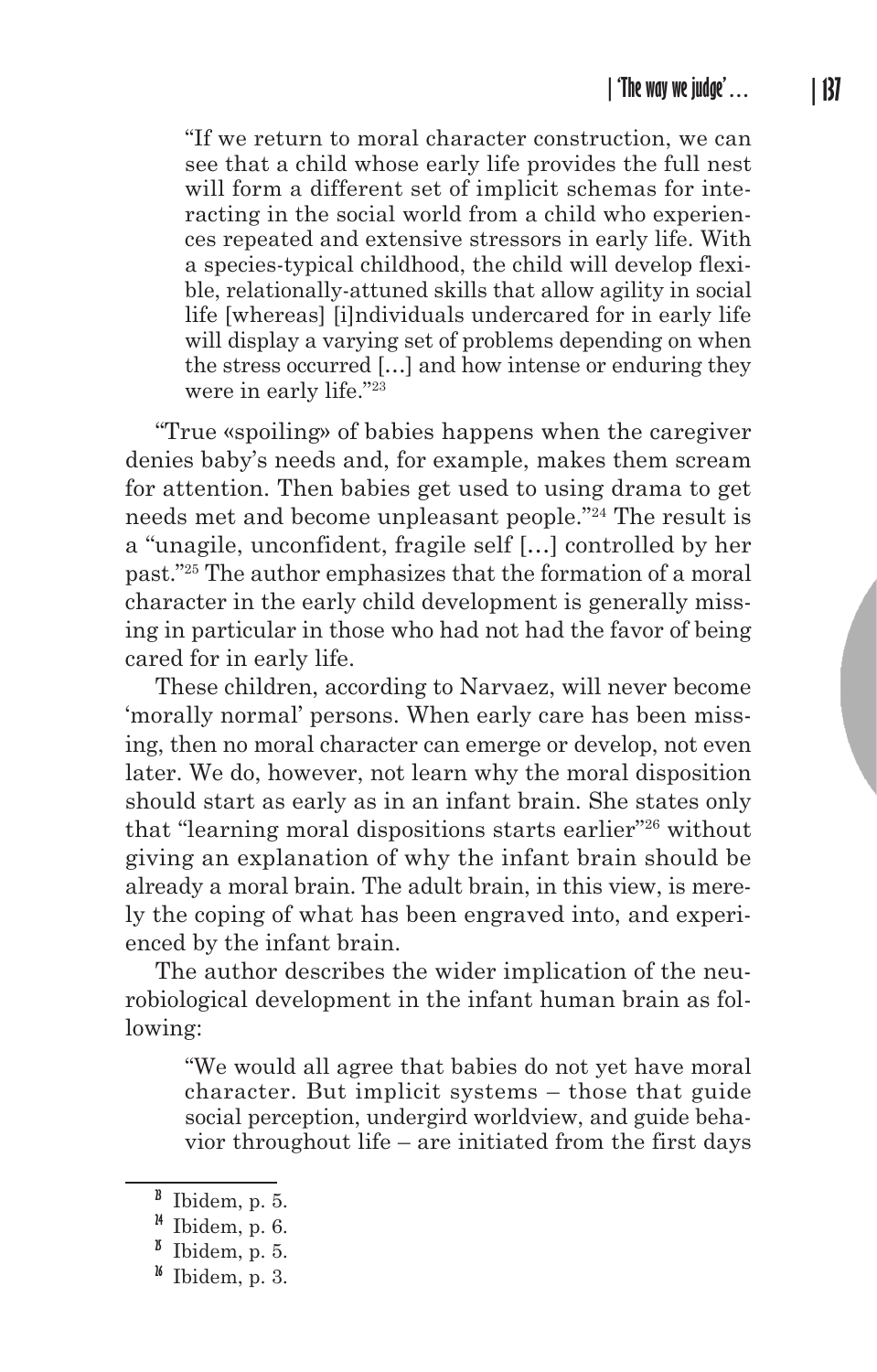of life. [as] neurobiological studies are demonstrating the impact of early experience on the brain structures that form our dispositions. For example, during early life the function of the stress response system is established. With stress-inducing care the system will form in an overreactive, underreactive or erratic manner […]. When the stress response is triggered, physiology changes […]. Blood flow shifts away from higher order brain systems in order to mobilize flight or fight. The individual becomes sensitive to threat cues. The individual cannot relax or be open to others or to new ideas."27

She continues, that later "[s]tress-reactive individuals become threat-reactive, perceiving threat routinely, and seek to reestablish a sense of security through any means possible."28 The result: "A stress-reactive individual is controlled by her conditioned past, undermining her free will."29 Narvaez believes that a moral character can only be cultivated by avoiding the above neurobiological responses. This clarification, however, of an individual primarily conditioned by her past, and the absence of early care for her, reveals already the dichotomized understanding of either good or bad early childhood experiences that inevitably must lead into an either good or bad moral character formation.

What the author is, in fact, describing here is the neurobiological developing of a traumatized brain.<sup>30</sup> What the author, however, is claiming here is the neurobiological developing of a brain that cannot learn morality.

The unsettling insight here is the describing of the formation of no moral at hand of the neurobiological trauma reaction in an infant, without learning why moral formation should start that early, respectively without the potentiality of 'thriving against the circumstances' that we need to believe is a mere exception against the rule of 'bad begetting bad' only.

Narvaez declares with a sweeping move the traumatic neurological mechanisms as the development of a non-moral

**<sup>27</sup>** Ibidem.

**<sup>28</sup>** Ibidem, p. 5.

**<sup>29</sup>** Ibidem.

**<sup>30</sup>** See Christine A. Courtois, Julian D. Ford, *Treating Complex Traumatic Stress Disorders: An Evidence-Based Guide*, The Guilford Press, New York–London 2009, pp. 31–59.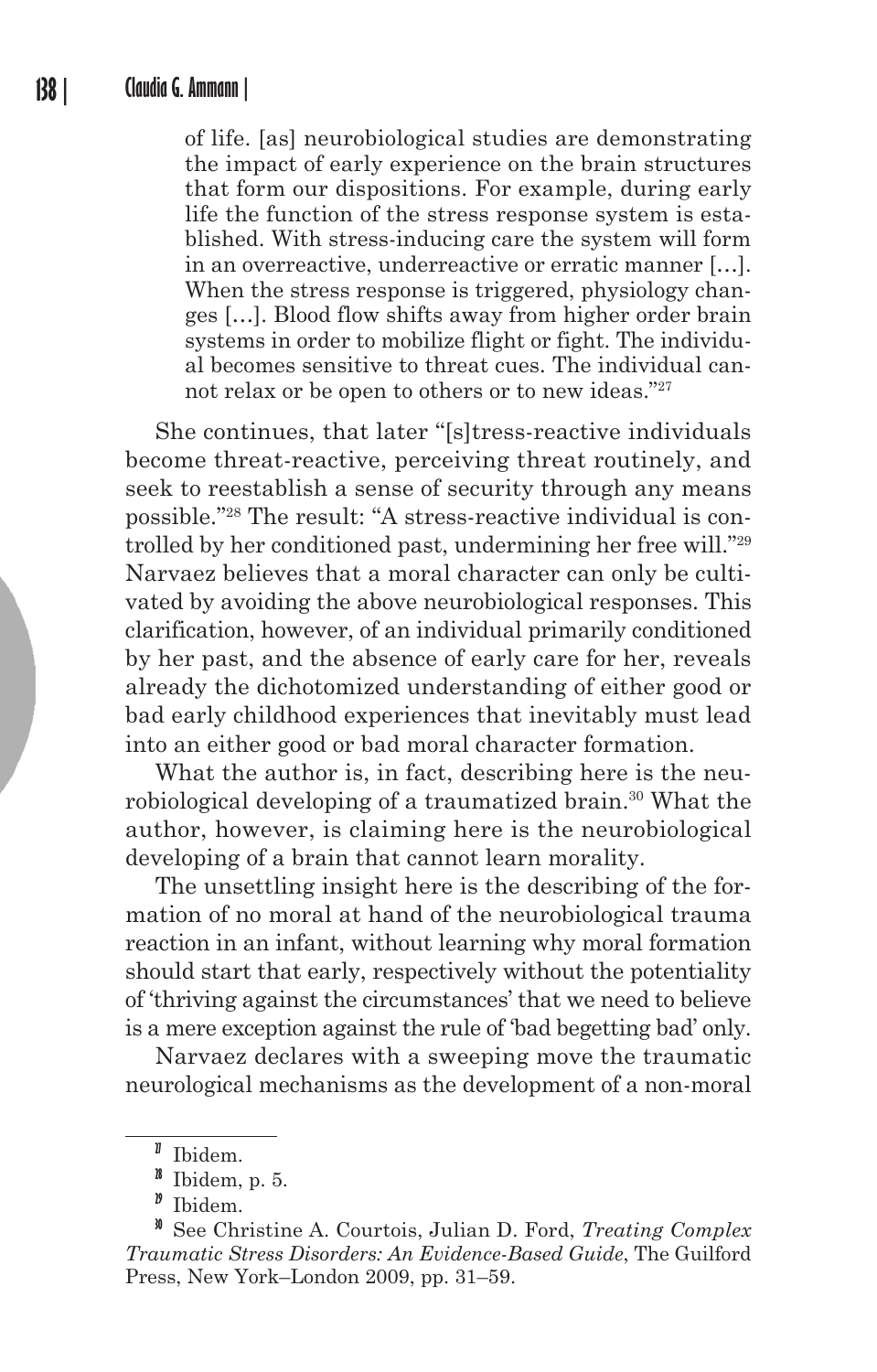character. While Narvaez describes the neurobiology elsewhere explicitly as a trauma reaction<sup>31</sup>, in this article '*Seeds of morality must be planted rightly*' 32 her implicit assumption become clearer. According to this view, we should believe (a) a direct analogy between trauma brain and moral brain, with (b) some apparently wider implications for adulthood.

# **The direct analogy between trauma brain and moral brain**

The neurobiological developing that Narvaez states as fundamentally important for the formation of a moral character, while in fact describing early trauma reactions in infants and children, is in fact a declaration of a nonformation of moral. When a neurobiological development has taken place, that the author wants to have avoided, no moral formation should have occurred. When, however, no such neurobiological development took place, moral formation should occur. Through this explaining she declares the formation of the moral character through a negation, respectively an exclusion. Trauma excludes moral, and moral excludes trauma. Moral formation, herein, is the absence of trauma. And in contrast, trauma is the nonexistence of a moral character. While moral development is the absence of a traumatic brain development, a traumatic brain development is the development of no moral, respectively the lack of a moral development. Trauma hinders moral development, it even denies the potentiality for morality. According to such view, a moral brain development can only take place through the absence of a traumatic brain development, and every traumatic brain development inevitably will be the opposite of a moral brain development. Such a view holds that only a happy-go-lucky childhood can guarantee a moral development, and only the opposite of trauma can become moral.

<sup>&</sup>lt;sup>31</sup> D. Narvaez, "Triune Ethics Theory and Moral Personality", in: D. Narvaez, D.K. Lapsley (eds), *Personality, Identity, and Character: Explorations in Moral Psychology*, Cambridge University Press, Cambridge 2009, pp. 136–158.

<sup>&</sup>lt;sup>3</sup> D. Narvaez, "Seeds of Morality"...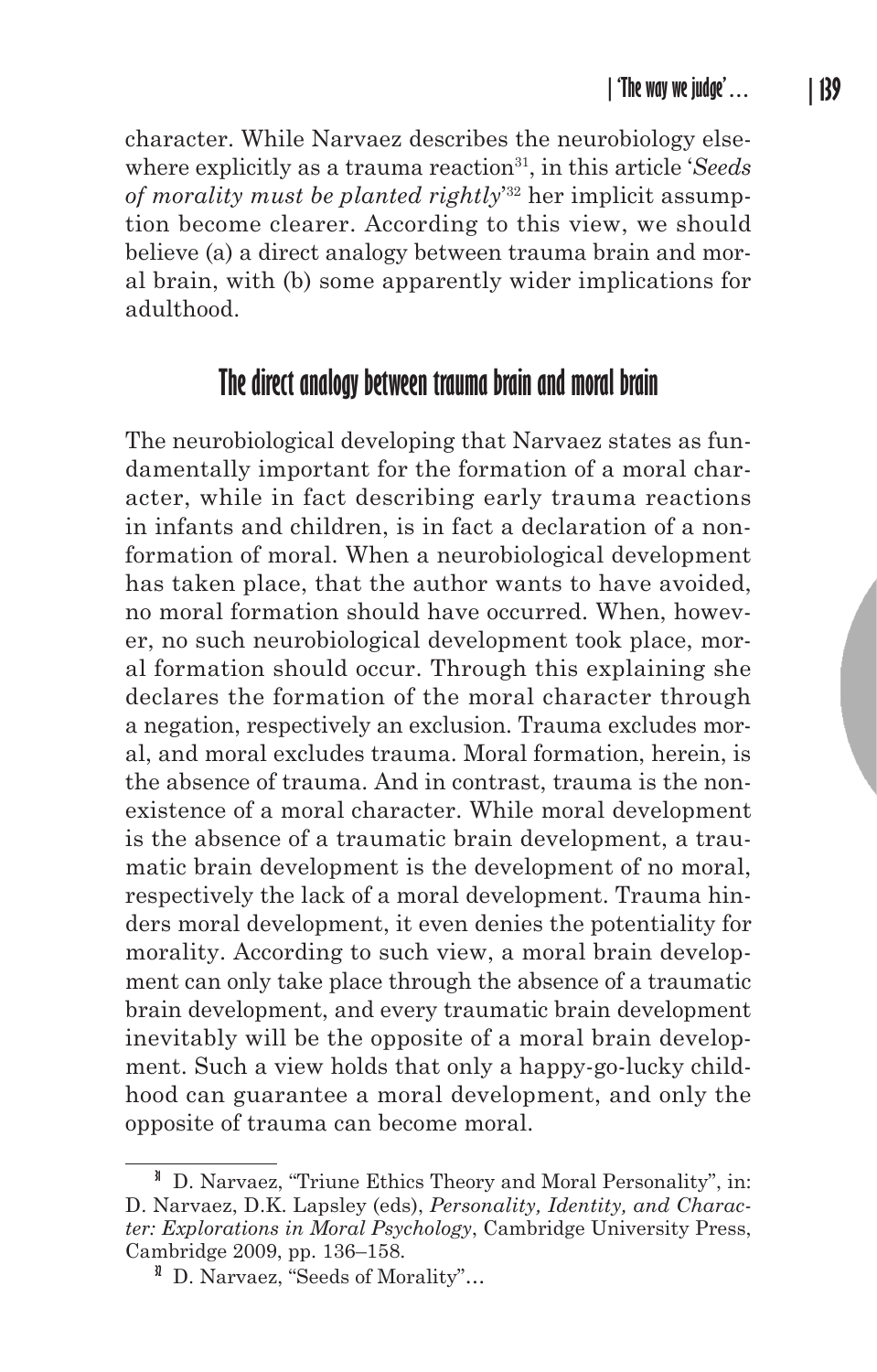## **The apparent wider implications for adulthood**

According to Narvaez, the adult brain "is controlled by her conditioned past [yet] not realiz[ing] this"33, and has "difficulty with cooperation and social fittedness, and live[s] as if among enemies."34 In other words, a stress-reactive individual does not possess the moral understanding and moral sensitivity necessary to become a 'good' moral member in society. In this view, trauma is eminent for the later lacking of morality and maturity in adults. The unmoral, or non-moral adult is someone who did not learn in early childhood the 'good moral' education. The non-moral adult is the one character that has not learnt in early childhood already what 'good' morality suppose to mean. If that, however, is correct, then any adult child with a traumatic childhood can be assigned as a non-moral persona. In this thinking an adult trauma brain is necessarily the one without morality, is the one that has difficulties "with cooperation and [will] live as if among enemies."35 In this thinking the adult with a traumatic childhood experience has become the other, the unmoral person. This is what this thinking is promising. And such thought is deeply unsettling and worrisome.

A Narvaez' reader learns that 'bad' upbringing in childhood inevitably leads to 'bad' developments in adulthood. However, what the reader does not learn from Narvaez but potentially should equally be aware of is that, while 'bad' upbringing in childhood is clearly unfortunate for the later development, yet, a 'bad' upbringing does not guarantee a 'bad' development later on. The child can have developed into something good, or could have been resilient early on. Equally, it very much could be that despite a 'good' upbringing later on a 'bad' development could have occurred. 'Good' upbringing should not guarantee 'good' development later on. And equally, 'bad' upbringing should not guarantee 'bad' developmental outcome later on either. But this is exactly what the author is trying to convince us to believe.

**<sup>33</sup>** Ibidem, p. 5.

**<sup>34</sup>** Ibidem, p. 6.

**<sup>35</sup>** Ibidem.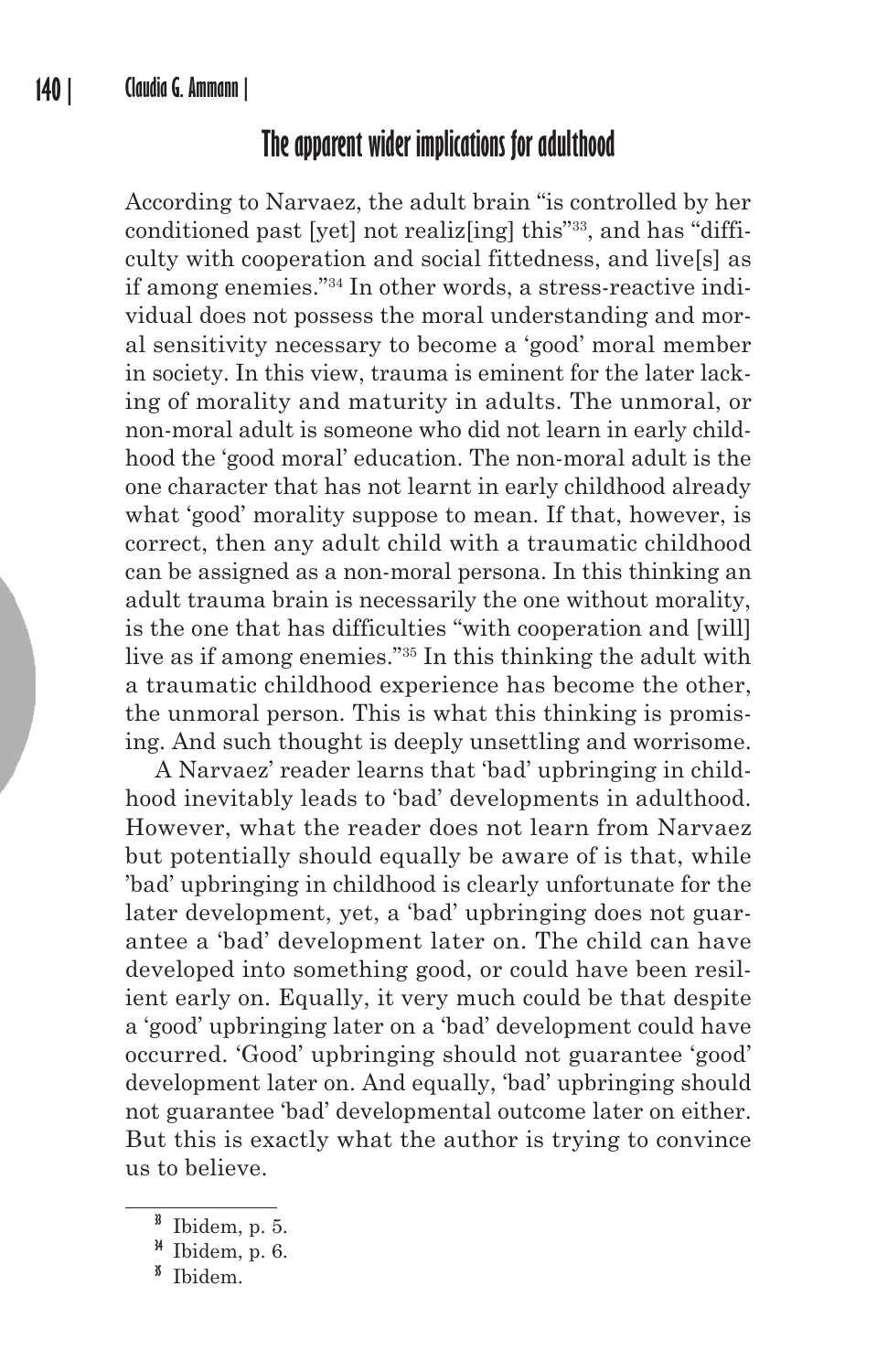For one, the author's claim that a moral character can be cultivated by avoiding the above neurobiological responses, is in itself not troubling. In connection with her idea about the formation of the moral character, however, it appears highly questionable whether we can cultivate morality in people just like carrots in our gardens and they then just popping up to our liking. Morality does not work that way. Rather, the so-called moral character seems to be a secret trait, a 'Vexierspiel.' It appears where we do not expect it, and it slips and disappears where we expect it for certain. However, there are more precise definitions of morality. For example, a well reflected and trained ability to make moral decisions can replace spontaneous, intuitive, under-reflected and under-argued (or just routine powered) decisions like slow thinking that replaces (or should replace) fast thinking36 when a moral decision maker must deal with a more demanding moral challenge.

It remains puzzling why experts in traumatology point to the specificities of severe traumatization while experts in moral education make from there more broad generalizations on morality. Explicit, why would the author choose the early traumatic neurological reactions for a generalized formation of no morality, when Courtois and Ford describe these exact same reactions as specific patterns occurring in complex psychopathologies of severe traumatic stress disorders. They write, these survivors carry into adult life a malignant "self-loathing, the deep mistrust of others, and a template for relational reenactments."37 These trauma survivors "develop neither a consistently secure working model of caring relationships nor a positive identity or self-trust" in their adult years.<sup>38</sup> If following Narvaez, however, we should believe this specific, severe psychopathology is key for all abused adult children.

It is also puzzling why experts in traumatology can emphasize the positive while the author needs to stress the

**<sup>36</sup>** See Daniel Kahneman, *Thinking, Fast and Slow*, Farrar, Straus & Giroux, New York 2011. See also the two layers and two aspects of moral reasoning in Georg Lind, *How To Teach Morality*, Logos, Berlin 2016.

**<sup>37</sup>** Ch.A. Courtois, J.D. Ford, *Treating Complex Traumatic Stress Disorders*…, p. xiv–xv.

**<sup>38</sup>** Ibidem, p. 4.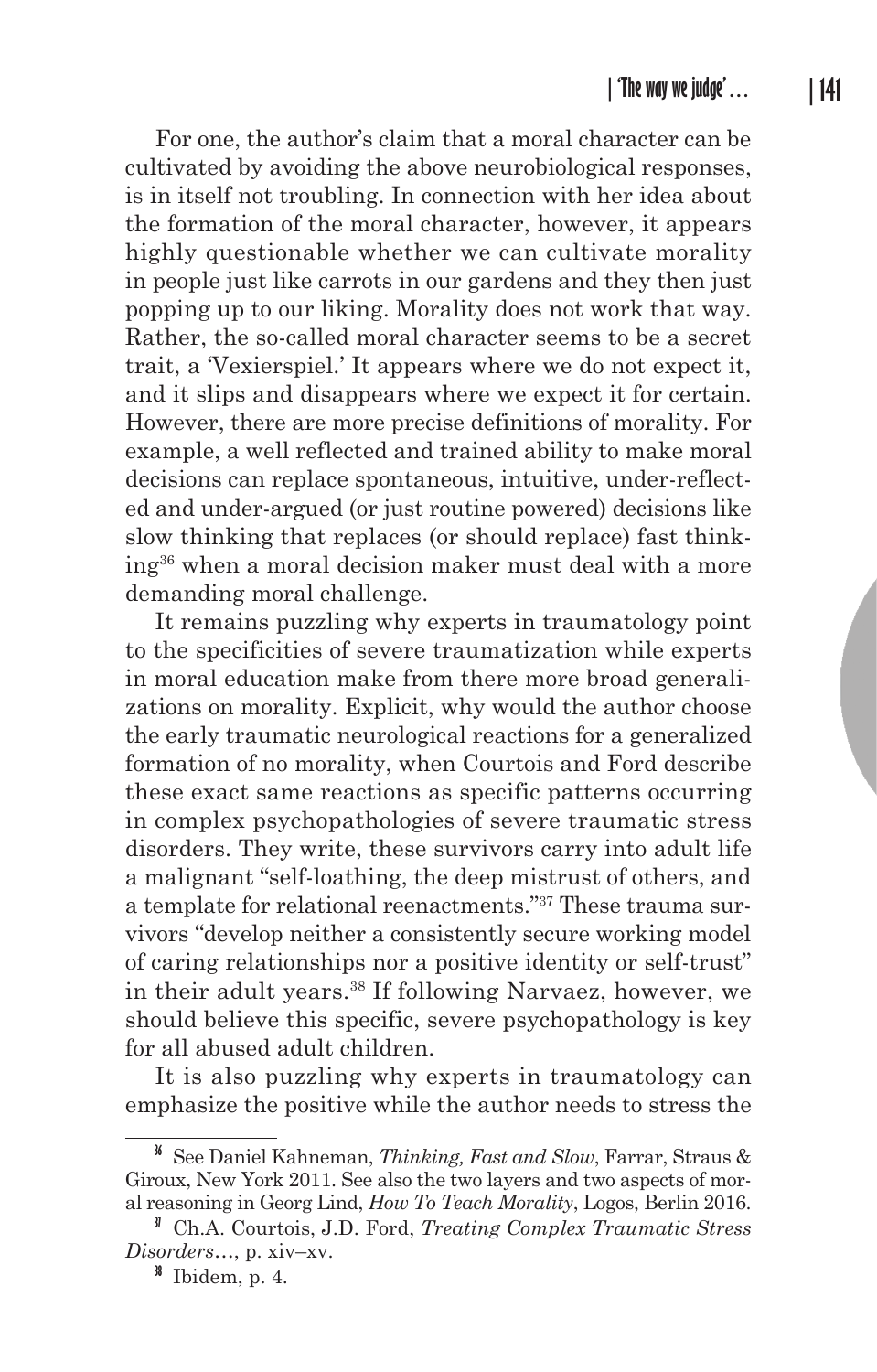### **142 | Claudia G. Ammann |**

negative. Explicitly, why would experts in traumatology write so emphatically a manual for the road to recovery and betterment underpinned by the believe that "change in neural pathways is possible throughout the lifespan"39, when, following Narvaez, we should believe that such an endeavor is without avail as no moral character has emerged or developed, not even later. While acknowledging that "teaching old dogs new tricks aptly captures the increasing difficulty of changing […] behavior, thinking, and emotion patterns after adolescence"40, Courtois and Ford are equally cognizant that trauma survivors "are able and capable in their adult lives to engage in 'healthy' […] trusting and truly collaborative relationship[s]."41 With Narvaez, however, we should hold the view that these children will never become 'morally sane' persons.

# **Bad begets bad only. Examining Kong and Martire's speculation**

The following empirical study is one of several, investigating the potential link between childhood trauma and the later relationship with the former perpetrator parents who are now old. It is one of the more important studies as it utilizes longitudinal data. Kong and Martire examined the question "whether and how childhood maltreatment affects adults' relationship quality with aging parents and [its] subsequent implications for health and well-being."42 I will guide through the findings and analysis and elucidate the thinking of 'bad begets bad' in which trauma is considered as inevitably leading into major psychopathologies in adulthood, even in an otherwise healthy cohort of adults.

The Wisconsin Longitudinal Study collects data from a cohort of adults who were seniors graduating from high school in Wisconsin in 1957, and were born between the years 1937 and 1940. The first data collection wave was

**<sup>39</sup>** Ibidem, p. 34.

**<sup>40</sup>** Ibidem.

**<sup>41</sup>** Ibidem, p. 31.

**<sup>42</sup>** Jooyoung Kong, Lynn M. Martire, "Parental Childhood Maltreatment and the Later-Life Relationship with Parents", *Psychology and Aging* 2019, vol. 34, no. 7, p. 900.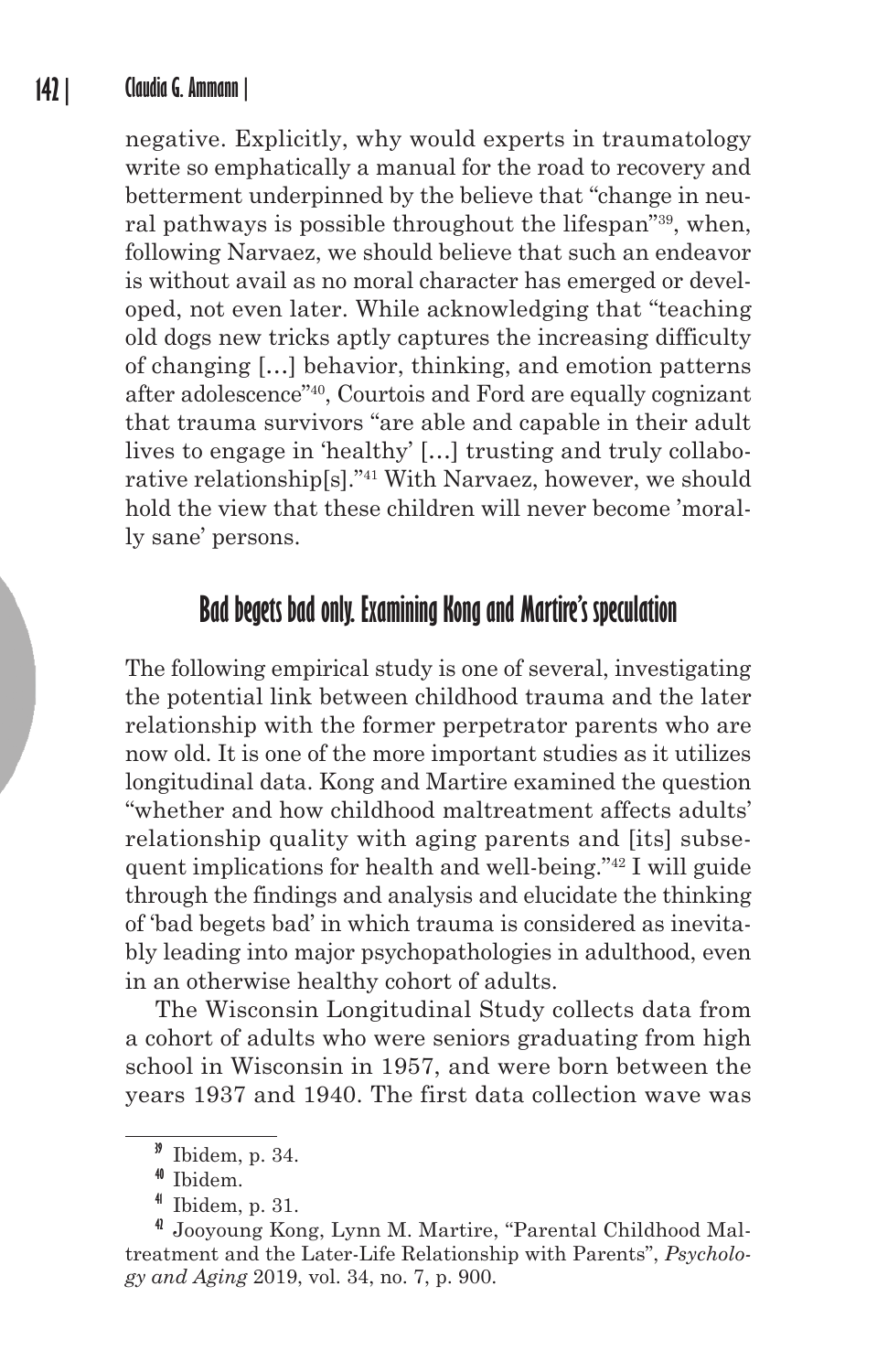conducted in 1993/4 when participants were around 53 years of age, followed by two other waves (2004/5 and 2010/11). Childhood maltreatment was measured at Wave 2 when participants were roughly 64 years of age. The relationship quality with the elder parents was measured at all three data points, as was psychological well-being of the participants. Of the original 10,317 individuals selected and approached, there were 1,479 participants at Wave 1 who still had their parents alive, 162 at Wave 2, and 13 at Wave 3.<sup>43</sup> Overall, at the age of 65, in retrospect "less than 15% of respondents reported maternal childhood abuse, and approximately a quarter of respondents reported paternal childhood abuse."44 On base of these data, the authors' particular interest focused on "whether and how between-person variability in later-life relationships with parents would mediate a history of childhood maltreatment and psychological outcomes"45, and they analyzed the connection between early childhood trauma (explicitly verbal abuse, physical abuse, and neglect), the relationship quality, and psychological well-being as well as depressive symptoms of the participants.

First, the results impress. The authors found that "adults with a history of childhood abuse showed lower levels of perceived closeness with abusive mothers and fathers compared with their nonabused counterparts"<sup>46</sup>, and they conclude that "[t]hese results are partially consistent with [their] previous work, which showed that reports of maternal childhood abuse and neglect were concurrently associated with a lower level of affectual solidarity with aging mothers."47 This is a particularly interesting statement as it would point to a view that says 'broken bonds cannot be repaired.' As well, it would hint to something pathological that these relationships potentially possess. Kong and Martire seem to affirm such view. They gather: "Affectual solidarity is one of the most important aspects of intergenerational solidarity […];

**<sup>43</sup>** Ibidem, p. 904.

**<sup>44</sup>** Ibidem, p. 906.

**<sup>45</sup>** Ibidem, p. 905.

**<sup>46</sup>** Ibidem, p. 908.

**<sup>47</sup>** Ibidem.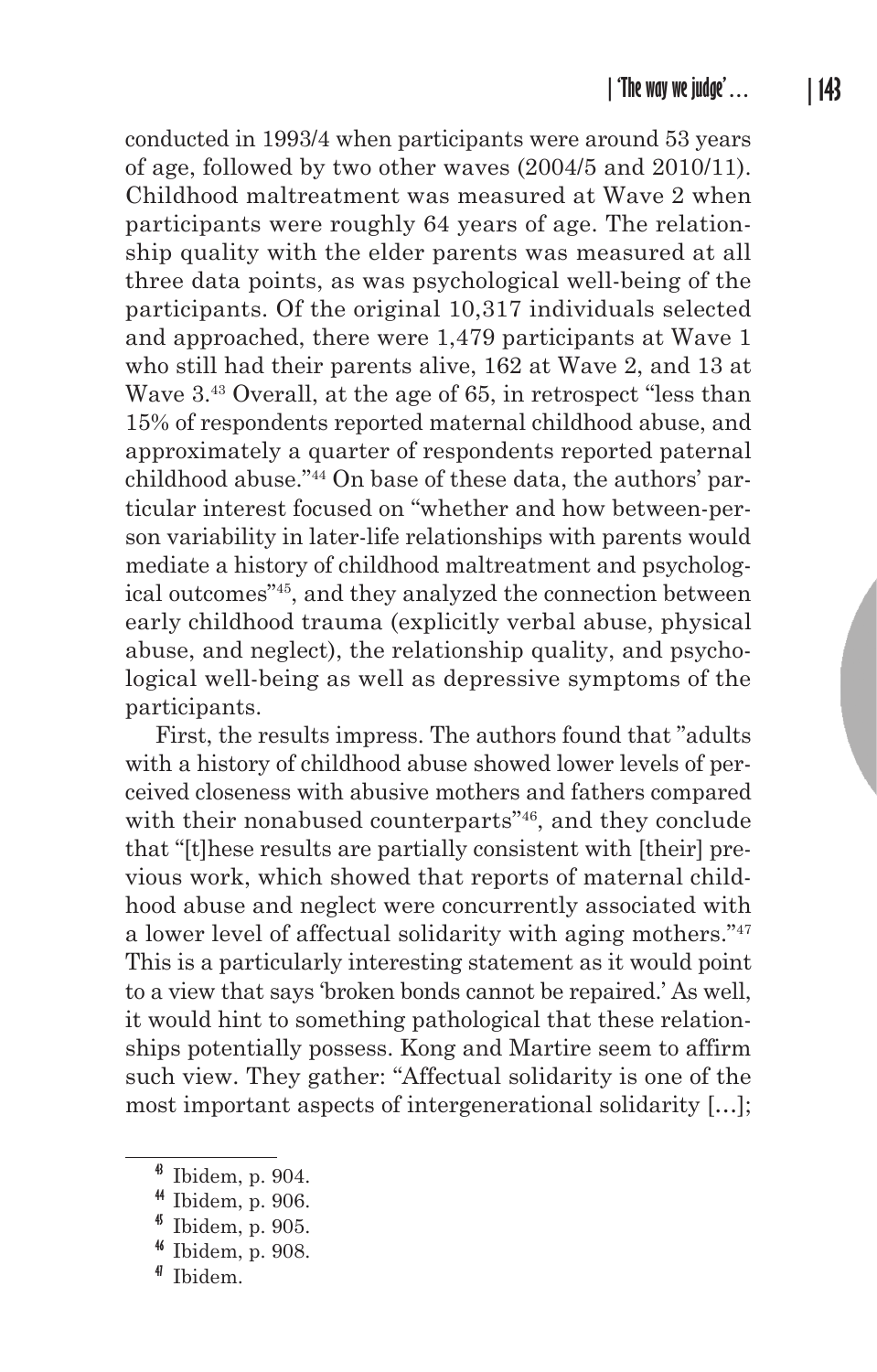#### **144 | Claudia G. Ammann |**

affective sentiments in a parent–adult child relationship can enhance the psychological well-being of adult children, reduce conflicts within the relationships, and result in positive outcomes of caregiving."48 This affirmative statement is not wrong; as a matter of fact it makes all sense: affections towards the parents help reduce conflicts. In combination with the empirical findings, however, they point to the view that any adult with a family problem (a history of childhood abuse and weak affections, or lesser closeness towards their parents) must also have a problem with intergenerational solidarity, as less affection or closeness equals less solidarity towards the elder generation. The combined statements suggest that these adult children have missed to support the intergenerational solidarity they would have ought to support. The authors come to a conclusion that mirrors this view. They namely suggest, "the key to ameliorating negative caregiving outcomes may lie in properly addressing the relationship with the perpetrating parent."49 As they argue, "practitioners can also help these abused adults become more aware that their relationship with an abusive mother may be a source of negative psychological outcomes. These interventions can help guide abused adults to address emotionally unresolved issues with the parent."50

These statements indicate that abused adult children with less affection towards their older parents will not only lack the necessary solidarity towards the older generation, but also fifty-some years later after the abuse, they seem to be still deeply involved in 'emotionally unresolved issues' with their older parents. In addition, they potentially reveal 'negative caregiving outcomes' that are directly connected to their early abuse, as to their lack of affection and solidarity towards the elder generation.

Then, however, when the authors re-analyze their finding in this carefully und thoughtfully conducted analysis, the previously significant associations vanish. "For a sensitivity check, we reestimated the MSEM model using the original Likert-scale measures of childhood abuse and neglect.

**<sup>48</sup>** Ibidem, p. 909.

**<sup>49</sup>** Ibidem, p. 910.

**<sup>50</sup>** Ibidem.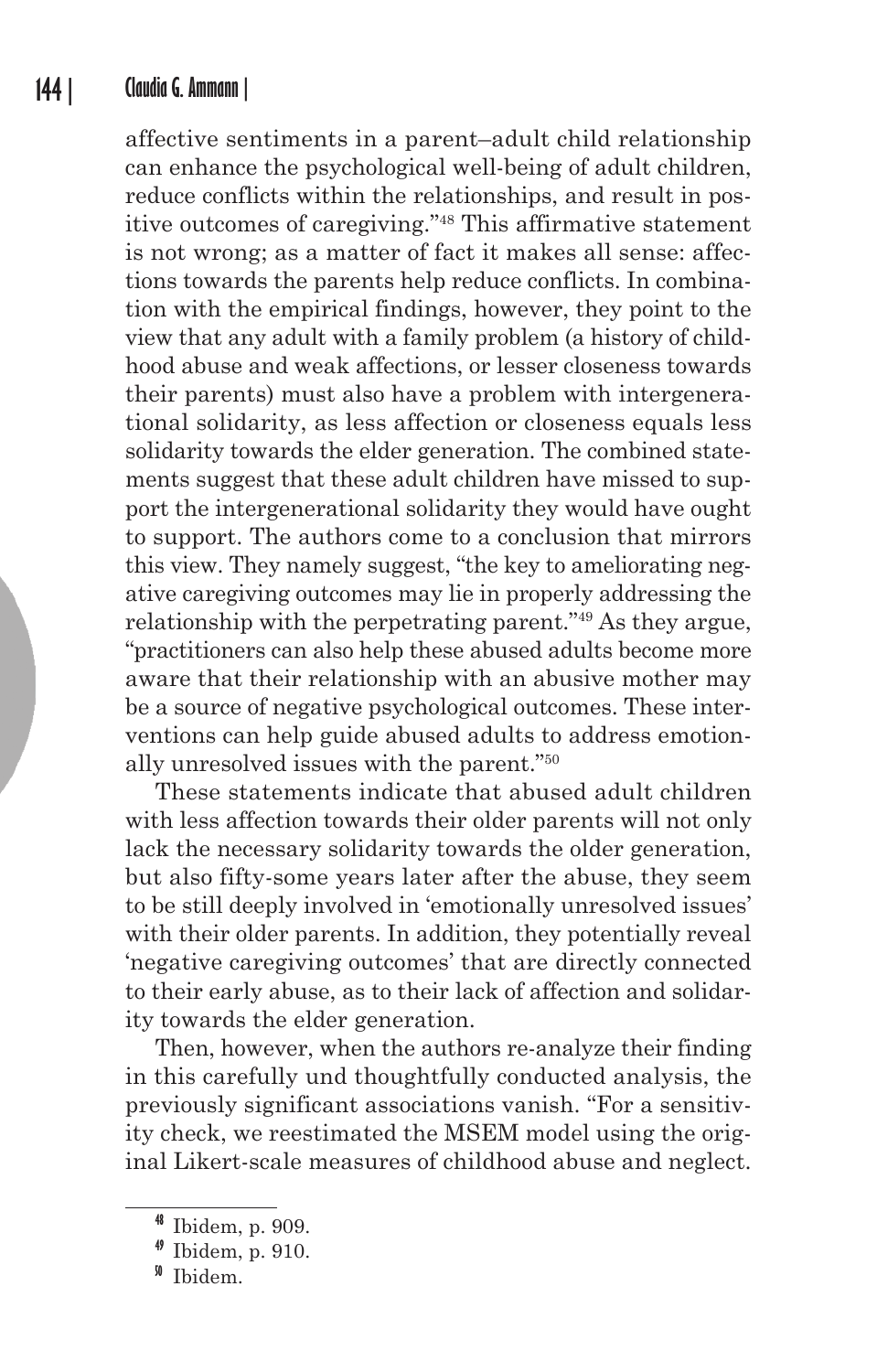A few differences were found in the mediational associations"51, as Kong and Martire stress. What first was a significant mediating associations "such that reports of having been verbally abused, physically abused, or neglected were associated with lower levels of psychological well-being partly through lower levels of perceived closeness with mothers."52 turned out be insignificant when re-analysed within the original numerical condition."53 In the relationship with mothers group, reports of having been physically abused by the mother were not significantly associated with perceived closeness with mothers at the  $.05$  significance level<sup> $54$ </sup> as they were with the dichotomized abuse measure."55 The results suggest that the believed existence of a connection turns out to be a connection of insignificant means. There, where there should be lower closeness to the mother in connection to all three types of trauma (verbal, physical, neglect) and lower levels of well-being, was in fact not much substance to. Not being that close to the mother and personally feeling not that well seemed both to be connected, yet at the same time not to be connected to the earlier childhood abuse by the mother. The distant relationship can have other reasons, too, and not only the childhood abuse. The unwellness can be linked to the early trauma and the distantness in the relationship, it equally could potentially not be linked. The results would not tell.

Furthermore, Kong and Martire "did not find significant associations between childhood maltreatment and later relationships with a nonabusive parent"56, or, explicitly, "[t]here were no significant associations between reports of paternal childhood abuse and the relationships with mothers, except that fathers' physical abuse was associated with less frequent contact with mothers."57 The authors' "speculation" about that last finding "is that there might be individual

**<sup>51</sup>** Ibidem, p. 907.

<sup>&</sup>lt;sup>2</sup> "Verbal abuse:  $b = -0.06$ ,  $p = .010$ ; physical abuse  $b = -0.04$ ,  $p = .020$ ; neglect  $b = -0.03$ ,  $p = .008$ ", ibidem, p. 906.

<sup>&</sup>lt;sup>3</sup> "Likert-scale order instead of dichotomized order in the first analysis", ibidem, p. 907.

 $^{4}$  "b = –0.08, p = .088", ibidem, p. 907.

**<sup>55</sup>** Ibidem.

**<sup>56</sup>** Ibidem, p. 908.

**<sup>57</sup>** Ibidem.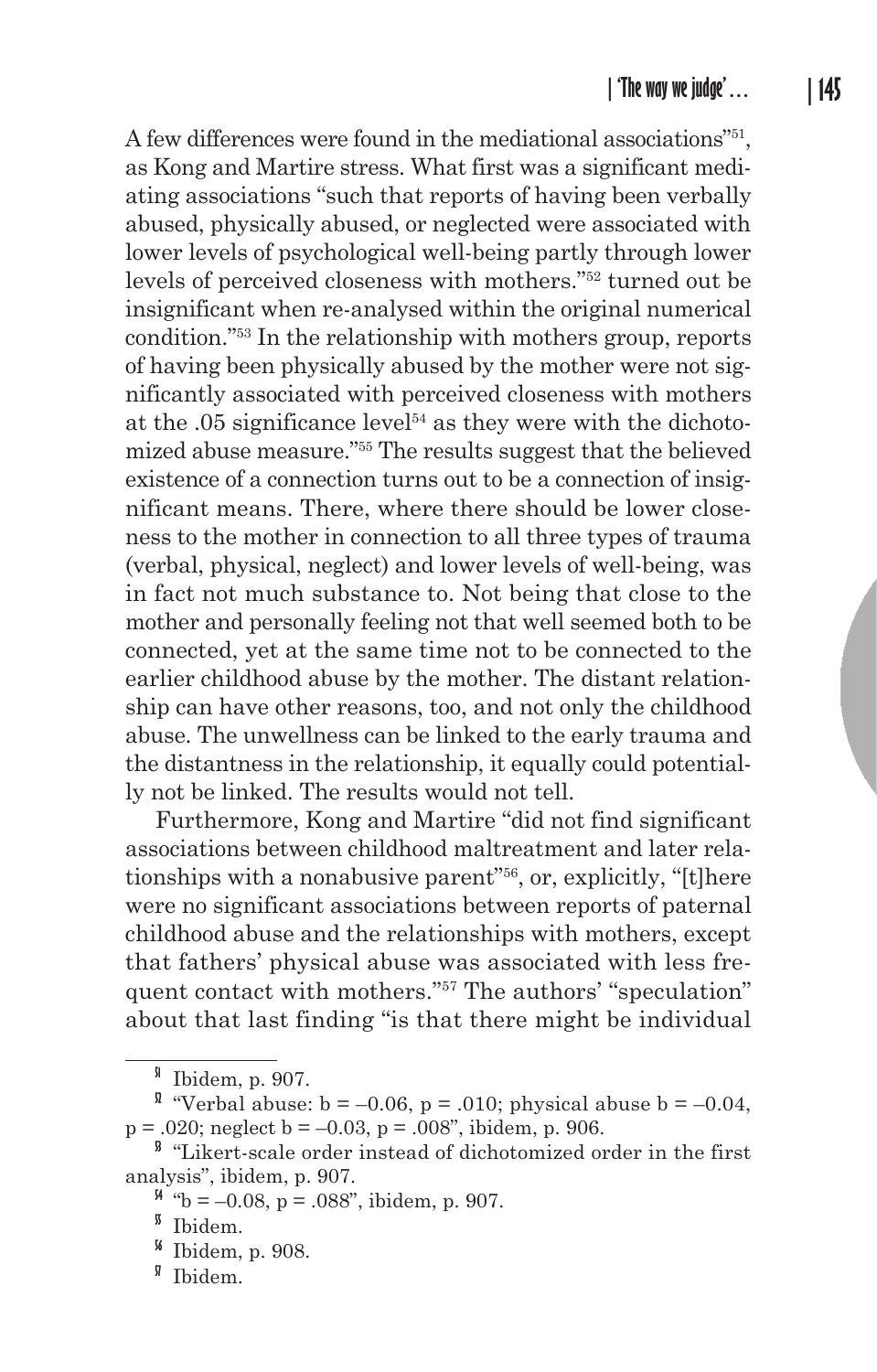differences within these parent–adult child dyads"58, indicating again that early abuse should be deeply connected to a lack of affection and solidarity towards the elder generation, as to 'emotionally unresolved issues', and to the potentiality of 'negative caregiving outcomes.' They write: "For example, some abused adults might be more attached to the nonabusive parent, particularly if that individual was also victimized by the partner and they developed protective strategies together […]. Others may be disconnected or even enraged toward a nonabusive parent who failed to properly protect them from the abusive parent […]. Future research might explore this complexity in the relationships between previously victimized adults and the nonabusive parent."59 This expectation may come true, it may come not, or remains speculation.

Several objections need to be made, and I will describe the problem as threefold: Firstly, the measures and their declarative or explanatory power. Secondly, the authors' implicit assumption of 'being less close' in relationship as being equal to 'low solidarity' towards the older generation. And thirdly, a further implicit assumption by the authors about unresolved emotional issues as ought to be ameliorated.

First objection. The measured 'perceived closeness' in this study, and 'affectual solidarity' from the other study, are in fact the exact same single variable that describes 'relationship quality.' These measures for the relationship quality originate from a theory that is elsewhere known as one of the means for intergenerational solidarity.60 It measures all in all the provided and received present time support into both directions, from parents to child and from child to parents, explicitly (a) instrumental support that is doing errands, shopping, housework, repairs, or other work for/from the parent, and (b) emotional support that is giving advice, encouragement, and moral support to/from the parent.

**<sup>58</sup>** Ibidem.

**<sup>59</sup>** Ibidem.

**<sup>60</sup>** Vern L. Bengtson, W. Andrew Achenbaum, *The Changing Contract Across Generations*, Aldine de Gruyter, New York, 1993; see also: Vern L. Bengtson, Robert E.L. Roberts, "Intergenerational Solidarity in Aging Families: An Example of Formal Theory Construction", *Journal of Marriage and the Family* 1991, vol. 53, pp. 856–870.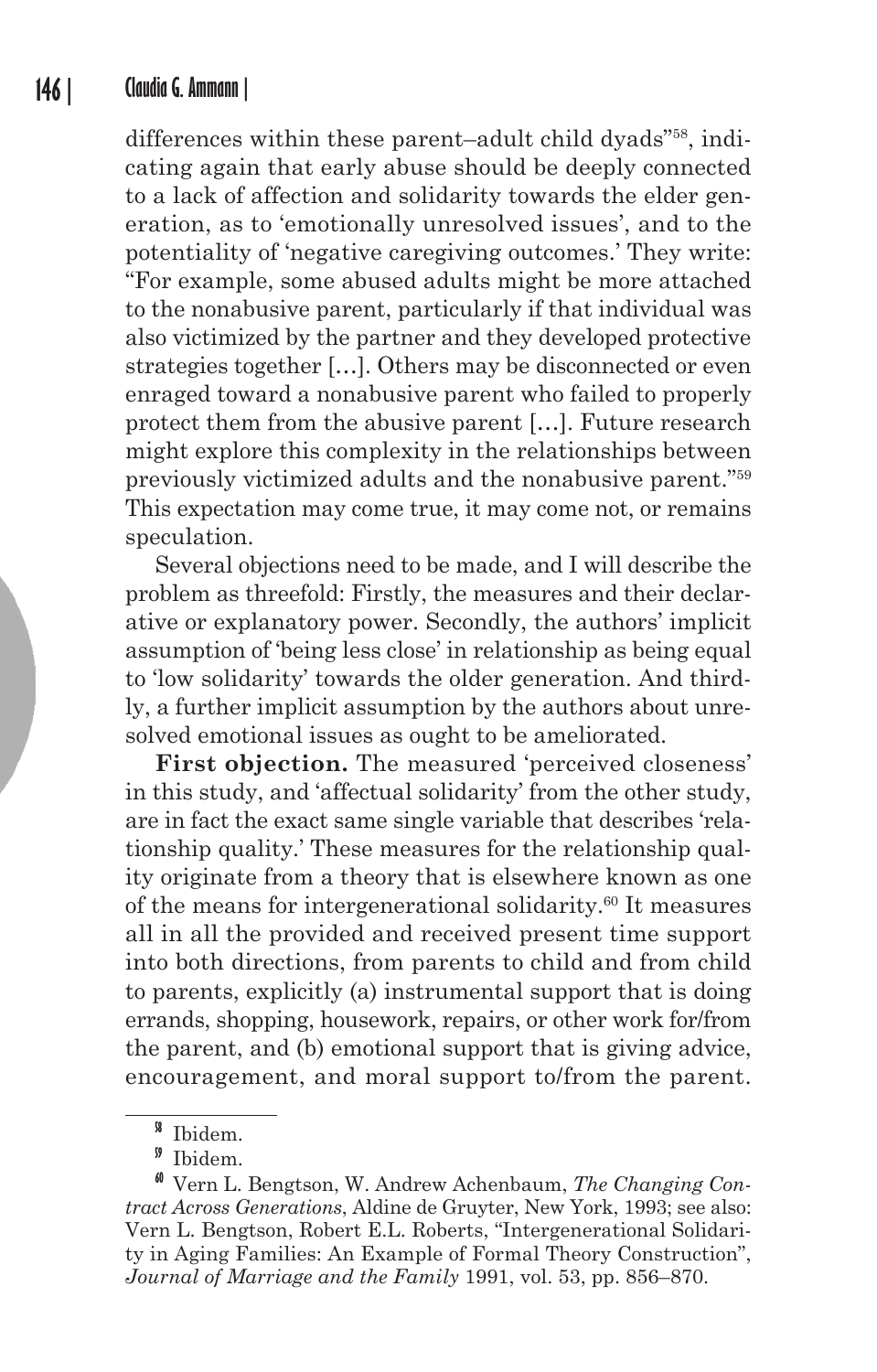"Are you close to your parents?". And: "During the past month, did you give/receive advice, encouragement, or moral or emotional support to/from your parents?" If you have not answered 'yes', it could be that your observers make interpretations about the state of affair of closeness and the quality of your relationship with your parents that not necessarily should reflect your reality.

To be clear, the results of 'affectual solidarity', in conjunction with early trauma and later-life well-being, concern the 'relationship quality in late life', not the relationship quality of young children and their perpetrating parents. These results concern variables that measure the present day contact frequency, and support exchange at both instrumental and emotional level. But both, contact frequency and support exchange, serve now in late adulthood as an explainer for dysfunctional relationship dynamics earlier in life.

**Looking for a more profound understanding.** Kong and Martire's speculation refers to the more immediate and time-near events and interactions in the domestic violent family setting that seemed unlikely in an older, more settled relationships. An older family setting is not one with fresh wounds, but one with old, and crusted ones. To say, an 60 year old person who had experienced abuse (physical, verbal, or neglectful) some 50 years earlier at the hand of one parent would be still more attached and protective to their other, nonabusive parent, or contrarily more enraged and disconnected towards that other parent, mistakes the value of maturity, time, and learning processes during adulthood. Given the data points (less frequent contact with the mother), maybe simpler, alternative explanations could hold true that we do not know.

Martin-Joy and colleagues $^{61}$ , for example, showed in a 70-year longitudinal study of a male cohort that the quality of the childhood environment, in other words the relationship quality with each parent, and the warmth and cohesion of the family was fading away into irrelevance

**<sup>61</sup>** John S. Martin-Joy, Johanna C. Malone, Xing-Jia Cui, Pål-Ørjan Johansen, Kevin P. Hill, M. Omar Rahman, Robert J. Waldinger, George E. Vaillant, "Development of Adaptive Coping From Mid to Late Life", *The Journal of Nervous and Mental Disease* 2017, vol. 205, no. 9, pp. 685–691.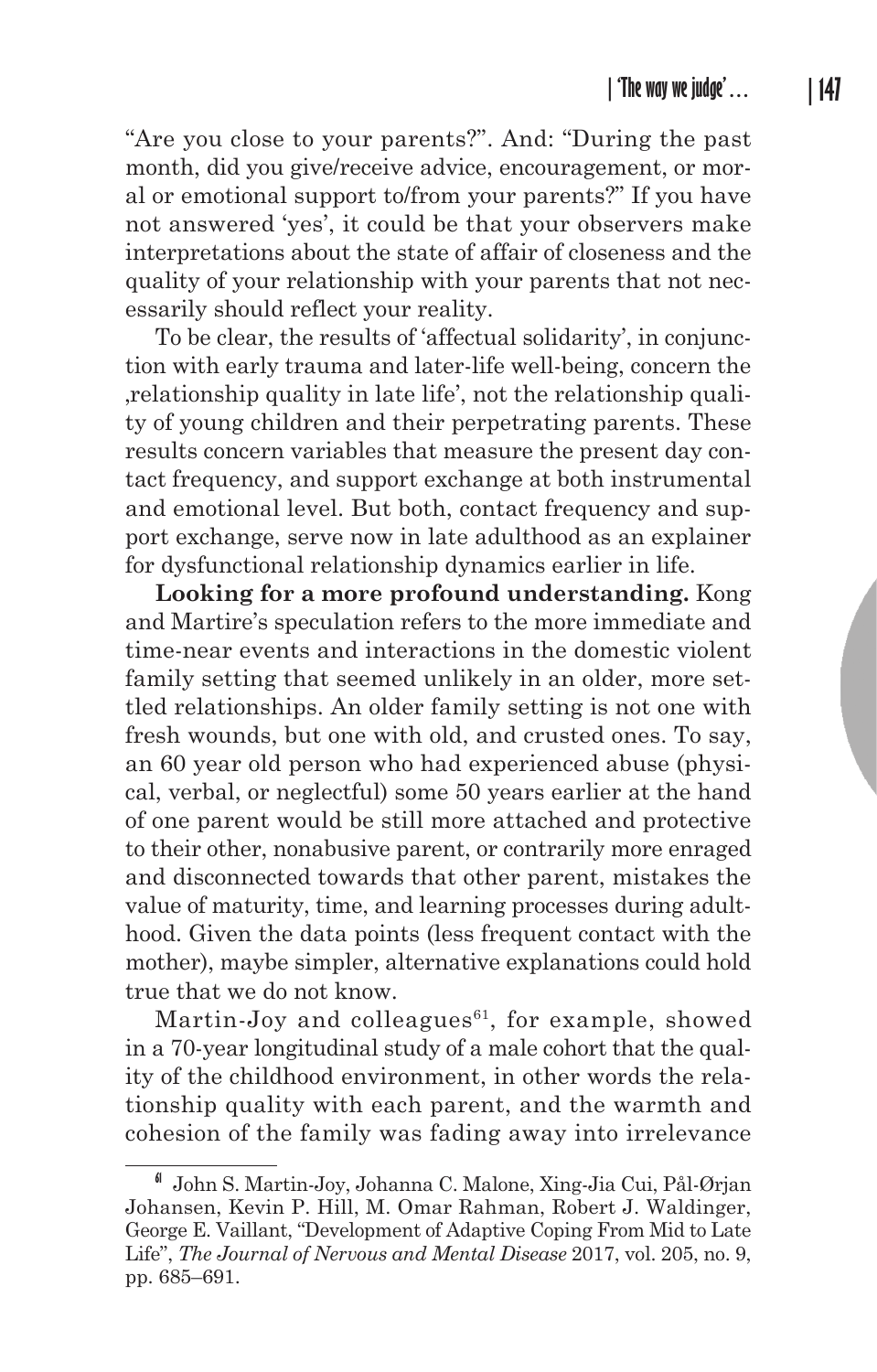in later live after the age of 52, and its impact on coping mechanisms (defense mechanisms) diminished. They demonstrated that maturity comes with later life, at a time when the old parents seems to have no bigger relevance any more. To assume, however, that adult children in their mid 50s up into their mid 70s are still deeply involved in 'emotionally unresolved issues' with their older parents, is not supported by the data as it is not supported by the explanatory power, or declarative power of the variables.

We simply do not know whether childhood abuse is still an urgent matter in the lives of otherwise healthy adult children who had been 65 years of age on average when they gave account to their traumatic childhood (at Wave 2). We simply do not know because we did not ask them directly for that connection.

**Second objection.** When in fact we should believe that abused adult children in their mid 50s up into their mid 70s are still deeply involved in 'emotionally unresolved issues' with their older parents, then essentially we do so because we make the assumption that less affection with the elders is equal to less solidarity towards the elders. Accordingly, any adult with a family problem (lesser closeness or weak affections towards their parents, and a history of childhood abuse) must also have a problem with intergenerational solidarity.

Consequently, these *adult children* seem to have missed to support the intergenerational solidarity they ought to support. The unsettled reader will be inclined to think not only that earlier 'broken bonds' could never be repaired, but also need to believe that these adult children are unable to form any close relationships with their parents, and lack that level of affectual solidarity that would be necessary to hold these relationships. Any abused adult who shows less affection towards their parents will have a major problem because then these less affections do not only show that they seem to have no real interest in reducing conflicts with their older parents, but more importantly, it suggest that the adult child is, was, and remains a unforgiving, and unforgetting person. The lower levels of affectivity and closeness can be held against all those abused adults who report low affectivity as they would show lower degrees of affectual solidarity towards their elders. And this is a troubling implication.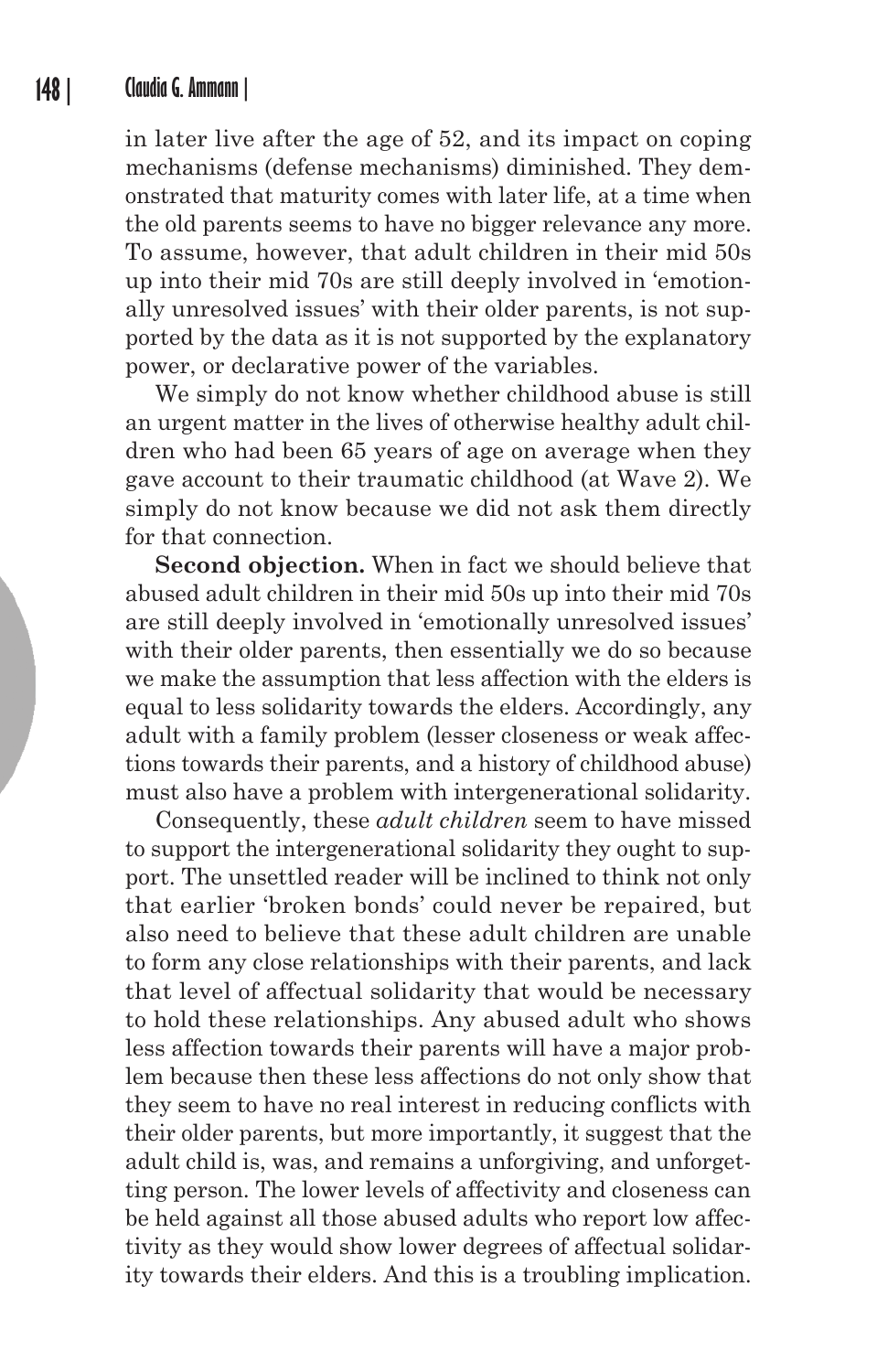The reason why such unsettling assumptions come to the fore is due to the implicit equalization of affection and solidarity. Less affection equals less solidarity, so the analogy. However, the statement of those being less close in their relationship towards their elder parents should *not* equal to 'low solidarity towards the elder generation.' For one thing, the statement that affectual solidarity "is one of the most important aspects of intergenerational solidarity"62 is not wrong. It is fair to assume that affection can be understood as a building block for solidarity, in other words can foster solidarity towards the parents, and can help reduce conflicts with the parents. Yet, for another thing, the absence of affectual solidarity does not indicate the complete absence of intergenerational solidarity.

Actually, the statement of participants of being less close in their relationship towards their elder parents is only a component of the construct of intergenerational solidarity, not the equivalence of intergenerational solidarity. It seems to be vital to point to these basal facts, in particular as the authors indicated that abused adults with less affection towards their older parents not only will lack the necessary solidarity towards the older generation, they also, fifty-some years after the abuse, seem to be still deeply involved in 'emotionally unresolved issues' with their older parents.

**Third objection.** When the authors conclude that practitioners can help these abused adults become more aware of their psychopathological relationship with their parents which "may be a source of negative psychological outcomes [and] help guide abused adults to address emotionally unresolved issues with the parent<sup>"63</sup>, they miss to see that in psychotherapeutic practice the patients/clients bring up these issues by themselves already if it still worries them. In an otherwise health longitudinal cohort, however, these issues may, or may not be of relevance.

Kong and Martire indicate that, fifty-some years later after the abuse, adult children seem not only still to be deeply involved in 'emotionally unresolved issues' with their older parents, but also, in addition, they potentially reveal

**<sup>62</sup>** J. Kong, L.M. Martire, "Parental Childhood"…, p. 909.

**<sup>63</sup>** Ibidem, p. 910.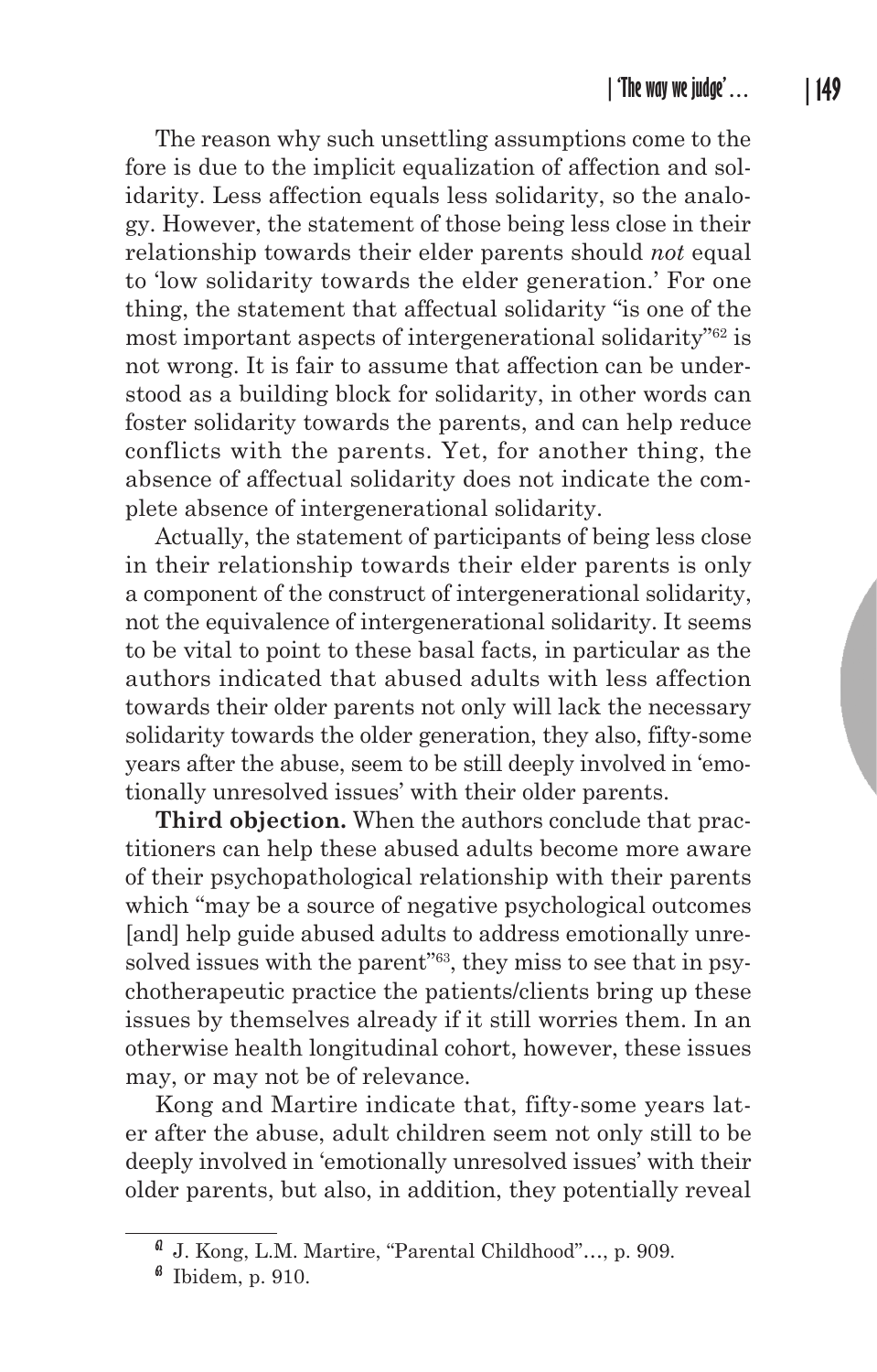#### **150 | Claudia G. Ammann |**

'negative caregiving outcomes' that are directly connected to their early abuse, as to their lack of affection and solidarity towards the elder generation. These statements point to a view about a distantly, uninterested adult child showing no affectual solidarity, and an apparently everlasting psychopathological dynamics in families where childhood abuse once occurring will show up again in adult children becoming the *new* perpetrator. In all fairness, the author never use the explicit words elder abuse, elder neglect, revenge, or malevolence. But their implications refer to exact these terms, and hint to the potentiality of revenge and malevolence. However, when the authors, in trying to get a holistic understanding, advocate that "[f]uture studies should empirically test this speculation [of a connect between a particular past and a particular present] by examining a history of child maltreatment, current relationship quality with aging parents, and caregiving outcomes all together in the same model"64, they seem to be primarily of the view that a lack of care (e.g., elder neglect) can be basically explained by the direct connect to revenge and malevolence. As a matter of fact, according to the authors, the negative implications are clearly delineated for adults with a history of childhood maltreatment who continue their relationships with their aging parents. They state: "This new knowledge can serve to better understand abused adults' experience and outcomes of caregiving for the perpetrating parent."65 No matter who to blame here, the perpetrating parent or the former child victim and now adult child, the overall 'think' about the whole situation and the persons has settled – a picture of everlasting psychopathological dynamics in families emerges where abuse once occurring, will occur time and again. The pathology of 'no contact', and 'no affection' has become a psychopathology on side of the adult children. What, in fact, is happening is that a 'childhood abuse' becomes a label for the whole rest of an adult child's life. The adult child cannot escape this label. They will be stigmatized, and will remain the traumatized, abused, and then abusing child for the rest of their life. And this is a problematic implication.

**<sup>64</sup>** Ibidem.

**<sup>65</sup>** Ibidem.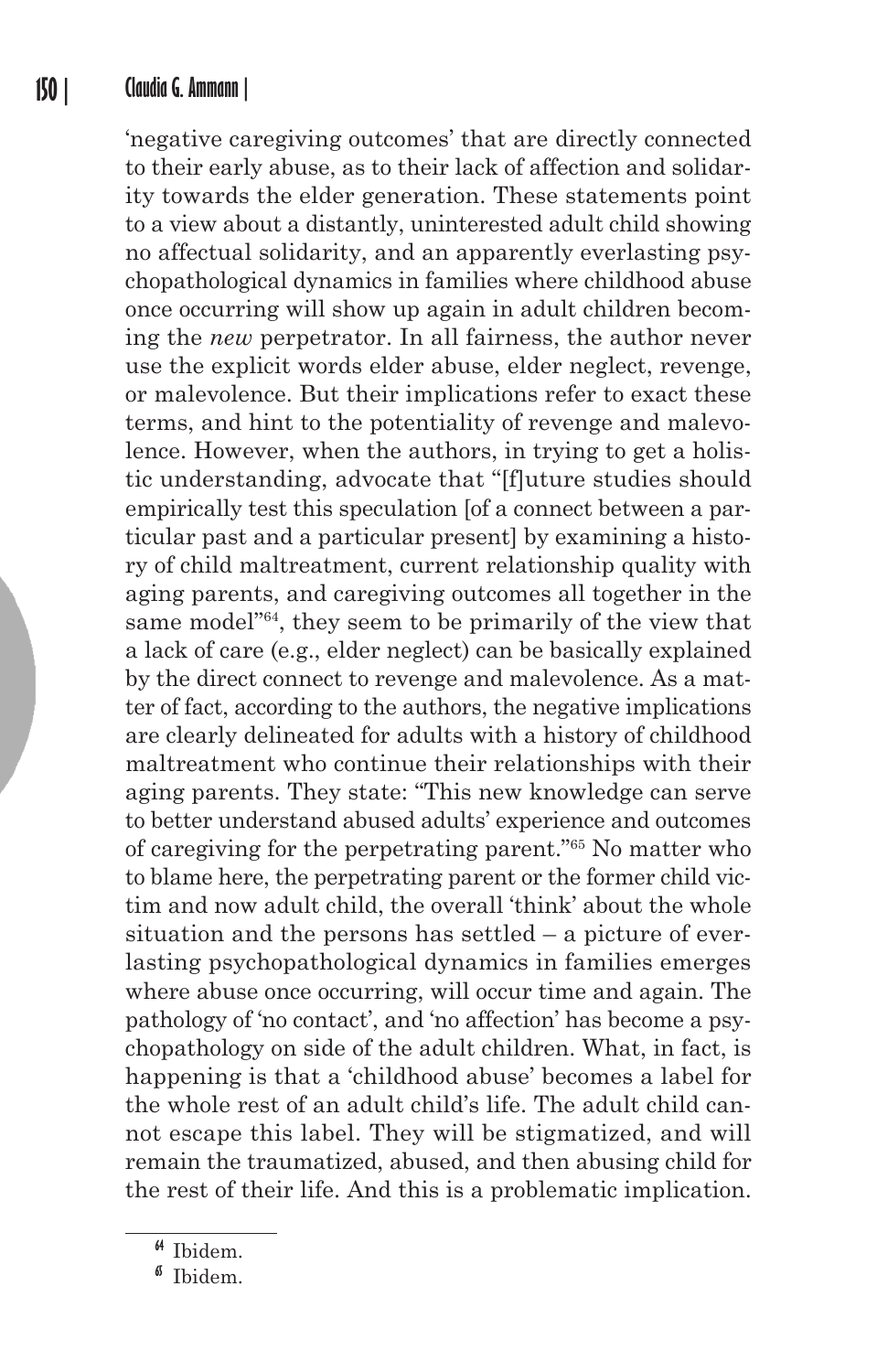**As a conclusion,** the finding of no convincing connect "between childhood maltreatment and later relationships with a nonabusive parent<sup>"66</sup> should be taken into consideration more seriously, because we could have witnessed here a thriving despite the circumstances. To be clear, this is no promotion of abuse of any kind. Child abuse as elder abuse are both abhorrent crimes. But we should turn to the matured victims, and recognize how they have advanced and prospered, and acknowledge their development. We should give them at least a fair chance for 'normality' (whatever normality may be), and should avoid individualization and pathologization of a problem that in late life is sometimes labelled as 'having had a bumpier start into life than others.'

Coming to peace with the old wounds, or letting the pain come 'fresh' as ever been in younger years, makes the fine line between thriving despite the circumstances and psychopathology. These old wounds will never leave an abused person, yet, the degree of deep involvement, concern and attachment to that wound makes the psychopathological moment. It can very much be that in this very important longitudinal study there are single cases who may still have such deep involvements, concern and attachment to their old wounds. However, to generalize from the single case to the whole, otherwise healthy group is, I would say, far fetched. While it is certain that all of them who experienced a childhood trauma will carry that wound with them throughout their whole life, it should be emphasized that it is equally true that not all abused children develop a psychopathology. The authors, however, come to the conclusion that "the current study further supports lifelong linkages in intergenerational relationships for adults who were maltreated as children: Dysfunctional parent– child relationships persist until late adulthood in a way that undermines the levels of perceived closeness and interactions through contact and social support exchanges with the perpetrating parent."67 And that straightforward conclusion is a problem of an observer's implicit biases.

**<sup>66</sup>** Ibidem, p. 908.

**<sup>67</sup>** Ibidem.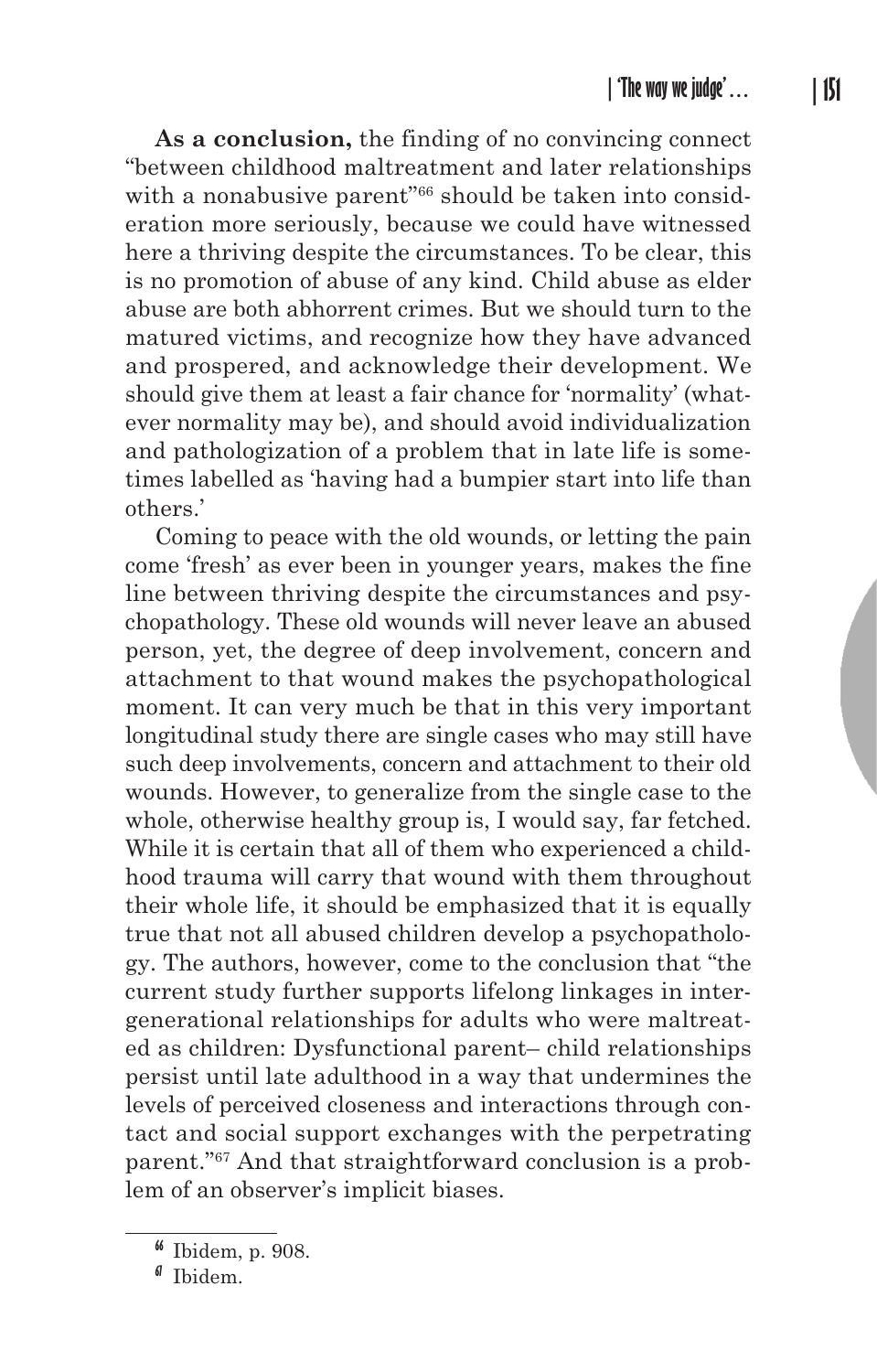## **The biased baseline assumption 'good begets good'**

What is a person's moral standing when observers learn about the person's decision not to care for their elders, and their history of childhood abuse, the relationship with their elder parents compromised, or broken?

It turns out an observer can become blind, and be primarily lead by biased assumptions about the social world. In there they want to believe someone not caring can only be one of those who do not belong to 'us', the people who care. They want to believe that an unfortunate upbringing does indicate nothing else but a morally flawed person lacking any moral formation. It is the observer's biased baseline assumptions that make them believe that abused adults' present day decisions can be explained primarily through the past. Yet, while that can be true, it equally can be wrong.

The observer ignores the multitude of other, alternative explanations contributing to that present day state of affair. An adult child may have good reasons to feel distant to their parents. But no matter of the reasons they may have now, or the sentiments they are inclined to feel towards their elder parents now, the observers assumes an inherent flaw in these families with a single past marking the whole rest of the adult life and the relationship quality between the generations.

To state, however, to know how a moral character is suppose to be (see: The 'wanton' question), or how the moral character suppose to develop (see the Section 'The unmoral trauma brain'), as assuming solidarity to be primarily a matter of affection towards the elders, tells more about the sender of the message then the message itself. It tells what observers specifically like to believe about the social world, and how they wish the world to be. The observers' baseline assumptions on people's moral standing can in fact evince a certain belief system (implicit bias) that says that we all ought to be caring human beings, and we all should aspire for hold 'each other.' Yet, as much as observers like to see each other as the caring bit, and as much as they like to think that there should be a social glue between humans, this thinking tells much more of a desire, and a demand towards others than a realistic describing. The baseline assumption reflects more of what observers 'desire to see' rather then what 'there is to see.'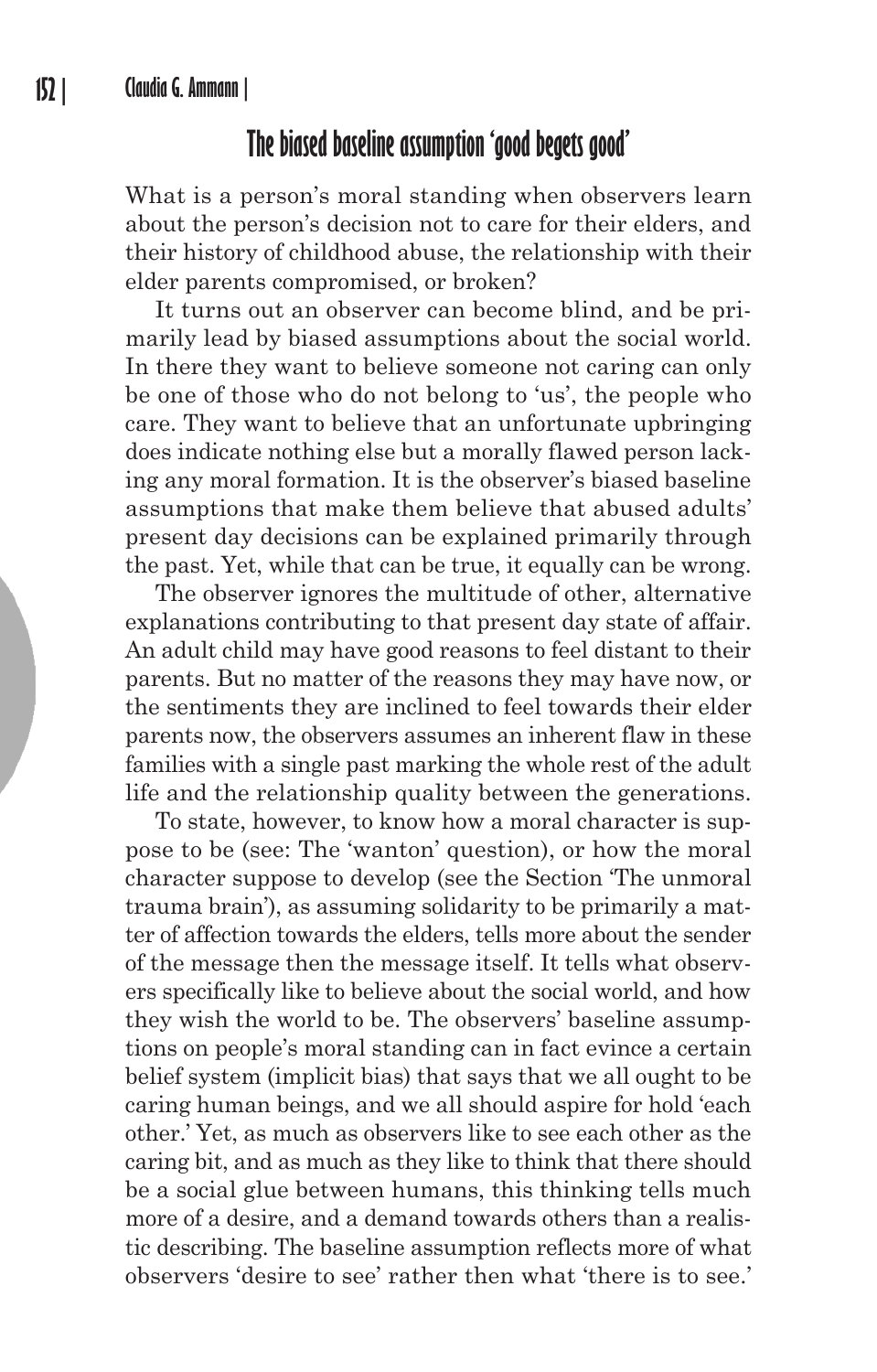Interestingly, these baseline assumptions feed into a more general understanding of what the English simply call 'social cohesion', or 'solidarity.' For one, these two terms are used excessively in the present times, and in effect had suffered a fair bit of overuse, so that their meaning became worn-out and scraggy, almost withered and wizened with its best days gone. '*Everybody talks about it. Nobody believes in it anymore. But everyone demands it from the other*', as one interviewee68 put it. The almost limitless use of these two terms in present times have lead to a multitude of different meanings with the unsettling consequence of not knowing what is 'to be desired' and what 'is there' in the social world.

For another, it would be worth remembering that these terms refer to a more floccose thing of *what we think we should do towards each other in order to understand ourselves as a we*. These are believes about 'what holds the *us* together', and further 'what should be assumed as the good in people.'

The inconvenient truth is that a term with a floccose meaning can imply assumptions that are basically biased. When biased, baseline assumptions about the moral standing of each member have serious and grave consequences for anyone who is not considered as a member. In other words, having some specific believes about the social glue will also draw a demarcation line between the *us* from *them*, that is the other, the outsider of whom we believe would not be like us, and who would not do like we would do.

Such baseline assumptions are symptomatic for an implicit belief in all of us that wish to see that '*good begets good*' for most, and infers thereafter a '*bad begets bad*' for all those who would show '*no good*.' It is this implicit belief that guides the observers to make presumptions, assumptions, interpretations, and speculation about the morally doubtful upbringing of a person, their negative behavior that is explained by flaws in their personality.

The biased belief says "it is this way, and only this way". The biased belief states so but cannot be certain about whether it is truly that way.

**<sup>68</sup>** Man, 64y, no domestic violence background, conversing on elder care in the context of solidarity and ambivalence.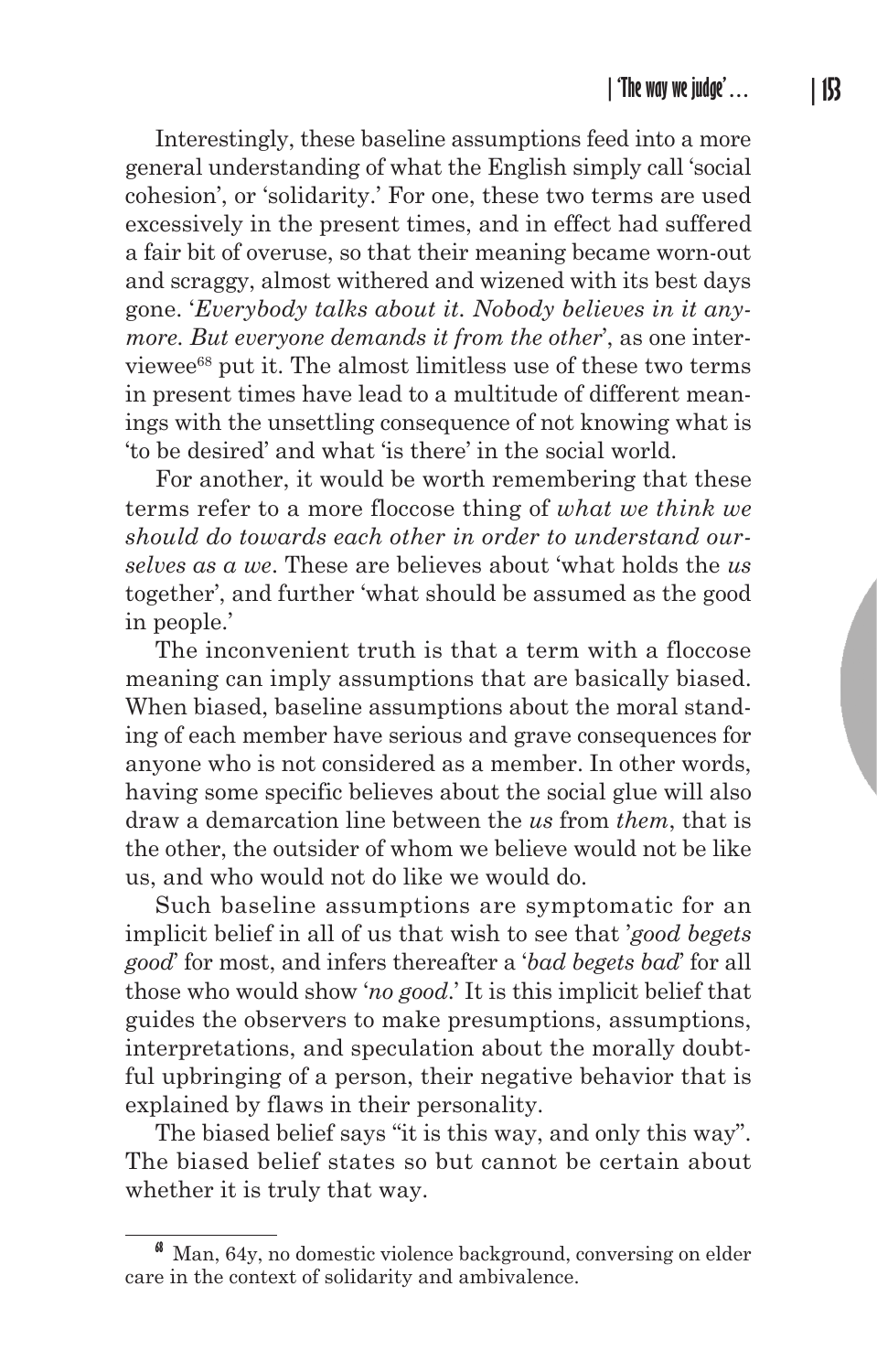# **The fundamental error of interpretation about the baseline assumption 'good begets good'. The ultimate attribution error**

This section will advocate for the following claim: an observer's view is basically a prejudiced belief. The observer's baseline assumption is one in which they need to believe that 'good begets good' only, with only ingroup members capable and able to hold up to that aspiration. Everyone else is to be blamed as different, and belonging to the bad only. I will illustrate this belief by means of a cognitive bias called the ultimate attribution error.

Pettigrew<sup>69</sup> proposed the ultimate attribution error (see: correspondence bias) as an extension of the earlier known fundamental attribution error in reference to a phenomenon in which "a person who is disliked or hated may well be viewed as responsible for bad behaviors and not responsible for good ones."70 The term describes the observers' consistent underestimations of situational pressures and overestimations of actors' personal dispositions on their behavior."71 Granting someone different the benefit of a doubt seems difficult to do.

Delineating his work with Gordon Allport, Pettigrew described prejudiced individuals as generally attributing "positive behavior by themselves as dispositionally caused, as further evidence of their being decent, upstanding human beings. [However], the same anti-social behavior that would qualify within a social group as out-of-role will frequently be seen as in-role across social groups if it matches hostile stereotypes and expectations."72 The ultimate attribution error concerns a whole group, not only a person as it would be with the correspondence bias. This bias goes further. It labels on a group level the sheer existence of an outsider's unwanted behavior as prototypical for a whole group.

**<sup>69</sup>** Thomas F. Pettigrew, "The Ultimate Attribution Error: Extending Allport's Cognitive Analysis of Prejudice", *Personality and Social Psychology Bulletin* 1979, vol. 5, no. 4, pp. 461–476.

**<sup>70</sup>** Ibidem, p. 464. Quoting Shelley E. Taylor, Judith H. Koivumaki, "The Perception of Self and Others: Acquaintanceship, Affect, and Actor-Observer Differences", *Journal of Personality and Social Psychology* 1976, vol. 33, pp. 403–408.

**<sup>71</sup>** Ibidem, p. 464.

**<sup>72</sup>** Ibidem, p. 465.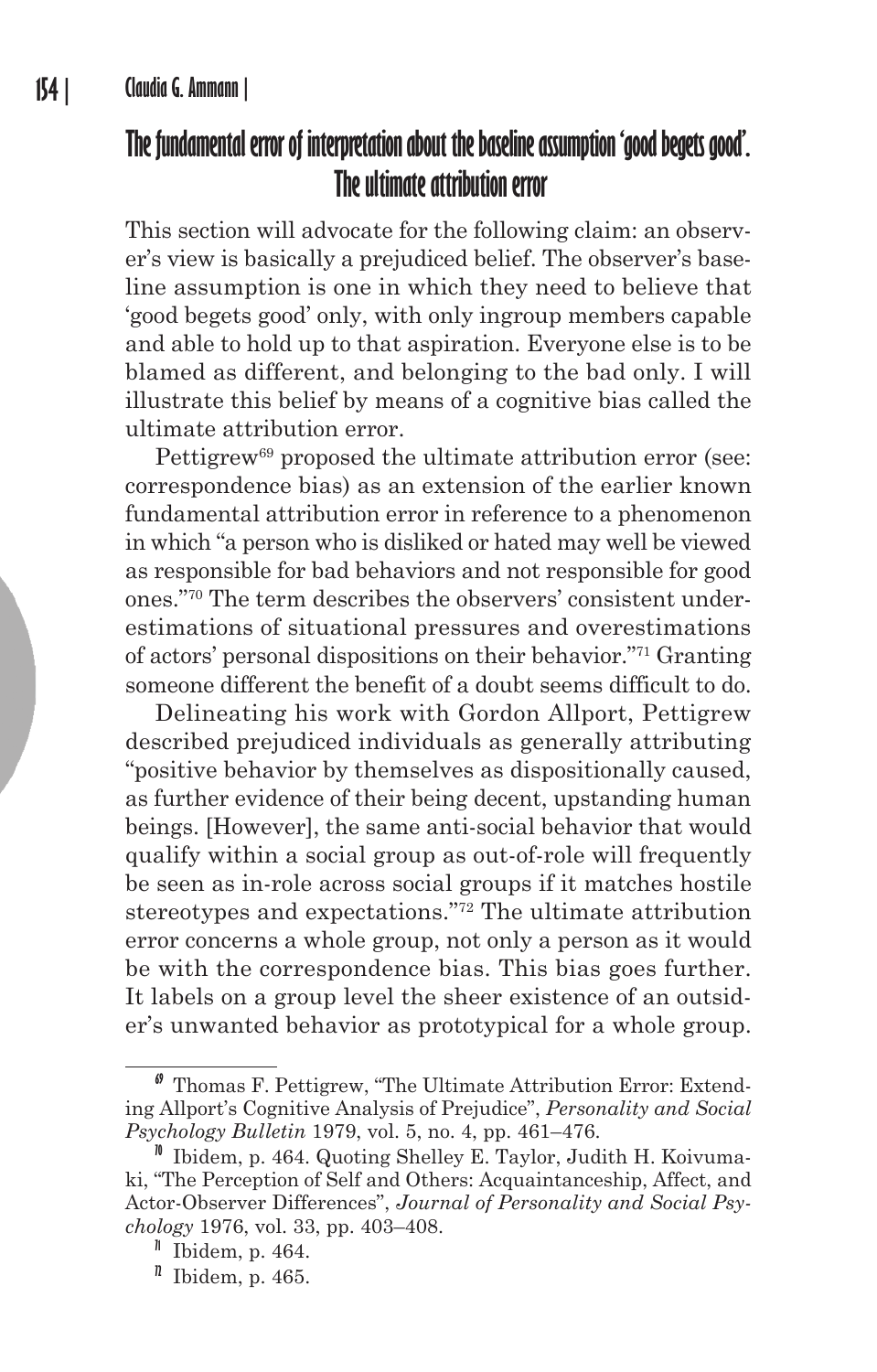Pettigrew's describing brings to mind that the outgroup typifies the outsider who does not know anything about internal habits, rites, or could share the historical experience. The other is the stranger who does not belong to the *us*. For instance, anyone who is unlike the *we, the carers* can fall into the category of *them, the uncaring people*.

The ultimate attribution error is twofold in its explaining for prejudiced observing of (a) negative acts by an outgroup member, and (b) positive acts by an outgroup member. Below, both negative and positive act will be examined in detail.

# **The ultimate attribution error for negative events and the insufficient care as a moral problem**

The error for negative events occurs "when prejudiced people perceive what they regard as a negative act by an outgroup member, they will [then] more than others attribute it dispositionally, often as genetically determined, (in comparison to the same act by an ingroup member)."73 Anyone who does not 'do' the care is type-casted as a typical characteristic of a no caring personality. Pettigrew put it this way: "For acts perceived as negative (antisocial or undesirable), behavior will be attributed to personal, dispositional causes. often these internal causes will be seen as innate characteristics, and role requirements will be overlooked."74 Then, someone deciding not to care because of their experienced childhood abuse, will, in the eye of the observer, not only show a negative, unwanted, and disliked behavior, but also exemplifies that abuse is still part of their personality. In effect, that person will be considered a noncaring personality, and as someone who is a revengeful, abusive, and egoistic ignoramus. Doing has become being.

On the group level consideration, this bias predicts that not only those who simply *do* not care for the reason of their trauma, but also finally all those who would *be* just known for their trauma; as belonging to the group of trauma equals belonging to the group of non caring, abusive, or revengeful

**<sup>73</sup>** Ibidem, p. 461.

**<sup>74</sup>** Ibidem, p. 469.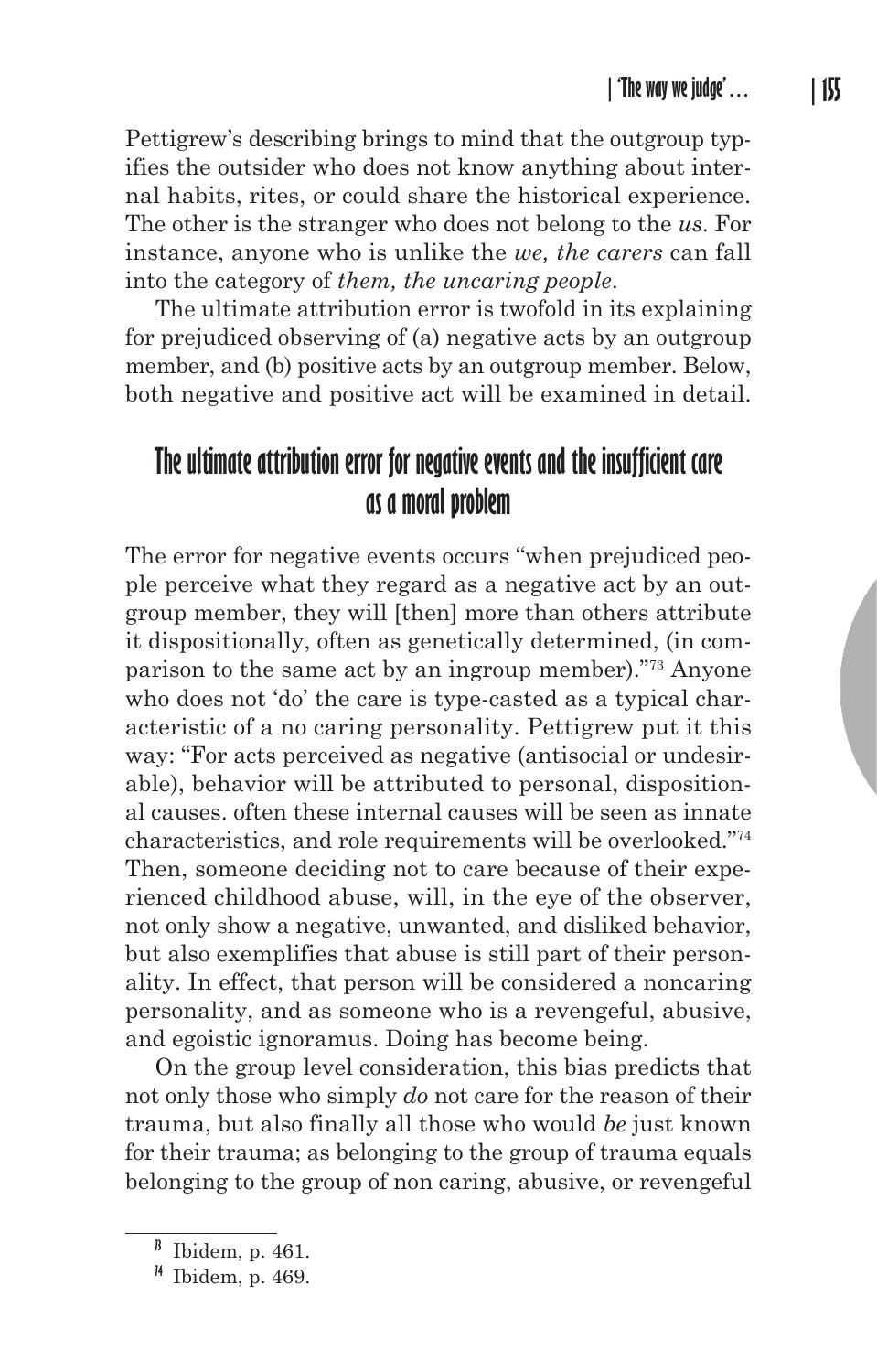personalities. According to this erroneous bias, the uncaring character refers also to all others with a traumatic past, as they also need to be identified as carrying the potentiality to not care. Then, the ones with the happy-go-lucky childhood can distinguish the *us* from *them* who are unlike *us who do care*. In effect not some, but all with a certain mark will be labelled and held accountable for their bad character. Belonging to a group as sharing a certain characteristic with others (e.g., the experiences of a traumatic childhood) becomes a label for doing. Being has become doing.

The ultimate attribution error gives reason to believe that whatever an outgroup member is capable of doing, everything and everyone belonging to that kind needs to be cast as *persona non grata*. In this belief, all who belong to *us* are suppose to be members of the 'good guys' and all those who act differently, belief differently, have different reasons for their acts would not only not belong anymore to *us*, but to *them* now, the 'bad' guys. When a person's negative behavior is explained primarily through their supposedly flawed personality, it seems inevitable to assume that a decision to not care showed primarily a morally flawed wanton person<sup>75</sup>, or a bad childhood inevitably results in a bad adulthood only<sup>76</sup>, respectively a bad childhood as pointing to an adulthood of emotionally unresolved issues only, and the abuse as still an active part in their personality.<sup>77</sup>

When suggesting that "[t]he goal of moral identity development, on the standard account, is the integration of self and morality; it is the integration of values with motivational and emotional systems"78, then there is no other way than to believe "the two developmental tracks [of self and morality] are ideally conjoin[ing]."79 Such development would suffice the view of the moral person although it does not make an exhaustive approach to the moral person. When "the highest level of self-understanding implicates a moral point of view"<sup>80</sup>,

**<sup>79</sup>** Ibidem, p. 164.

**<sup>75</sup>** D. Lapsley, "Moral Identity…".

**<sup>76</sup>** D. Narvaez, "Seeds of Morality…".

**<sup>77</sup>** J. Kong, L.M. Martire, "Parental Childhood…".

**<sup>78</sup>** D. Lapsley, "Moral Identity…".

**<sup>80</sup>** Ibidem.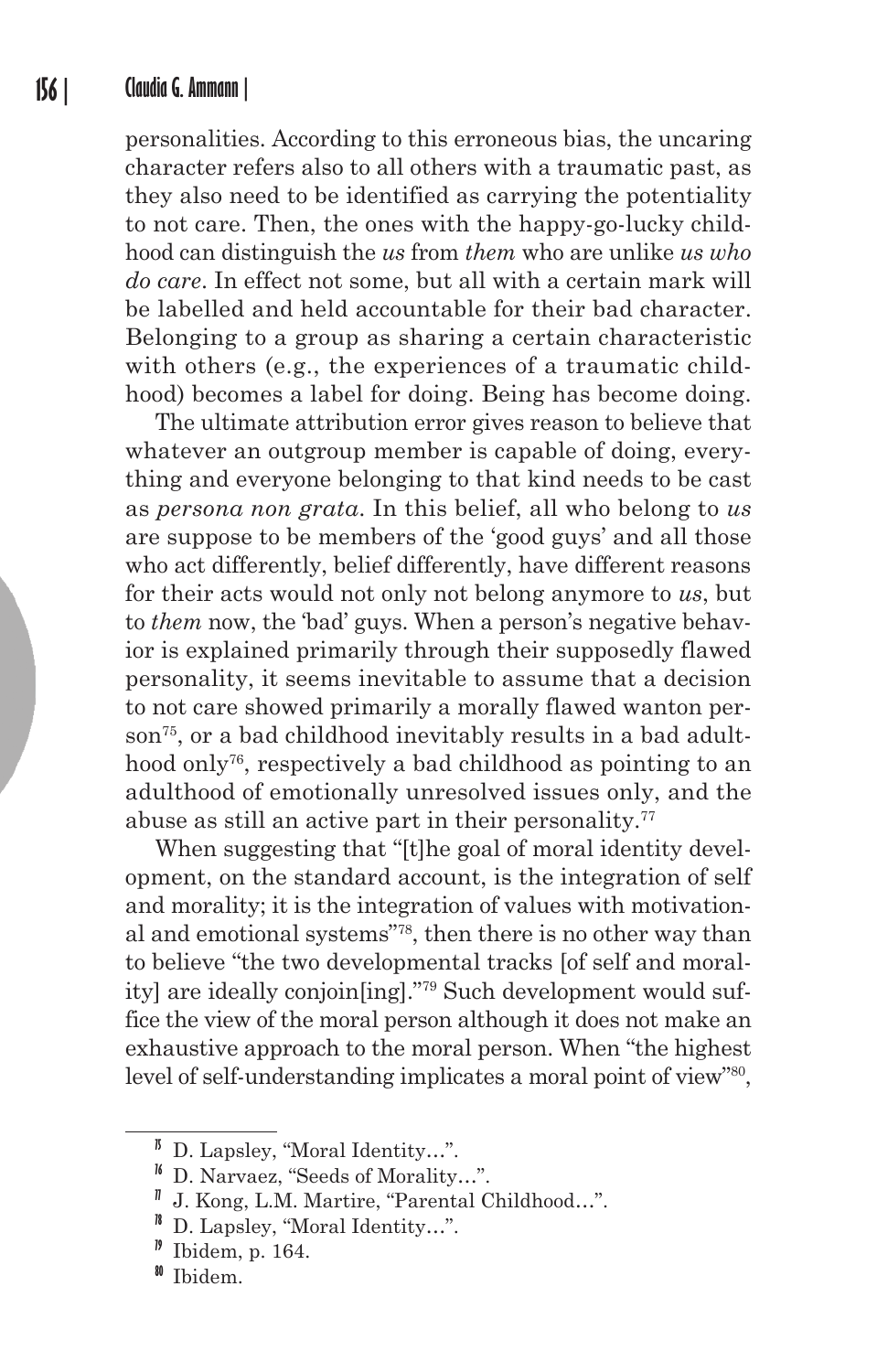morality then can only demonstrate itself through a morally good behavior which can be illustrated by the 'competent care' in terms of Joan Tronto.<sup>81</sup> According to this scholar, "competence is the moral dimension of caregiving. Incompetent care is not only a technical problem, but a moral one."<sup>82</sup> In this view any subjectively (i.e., intentionally caused by a carer) insufficient care would be a moral problem, and anyone who does not care in a competent fashion is the 'morally bad' one who shows no integration of morality and self. Strictly, they have missed to integrate their motivation and emotions into a coherent value system as their motives and emotions had directed them to others decisions than the morally good decision. Their motives, emotions, and moral value system should have been one.

This is the way observer wants to see and evaluate a person not caring: these persons do not show the moral proper act. That person's self and morality need to be assumed as dissonant, and their values, motives, and emotions out of sync.

'A person who has not experienced enough love and care early on, will become unable to be loving and caring for the rest of their lives.' This is the view of an observer who commits the ultimate attribution error. It is, however, the wishful thinking of the observer to see a self with values, motivation, and emotions in sync with morals, and a care decision revealing a moral character.

Equally, the analogy of a bad upbringing in childhood as inevitably leading to a bad adulthood reflects also the attribution error. A traumatized brain is to believed the non-moral brain that lacks moral. It will never, or has never learnt to be moral. The traumatized brain is unfree and inevitably leading to an adult brain incapacitated, or free of morality. The prejudiced belief says a trauma brain (or a trauma mind) cannot develop morality.<sup>83</sup>

**<sup>81</sup>** Joan Tronto, "Ethics of Care", in: Martha B. Holstein, Phyllis B. Mitzen (eds), *Ethics in Community-Based Elder Care*, Springer, New York 2001.

**<sup>82</sup>** Ibidem, p. 63.

**<sup>83</sup>** See Michael Gazzaniga who claims our brains can be ethical, *The Ethical Brain: The Science of Our Moral Dilemmas*, Harper Perennial, New York–London–Toronto–Sydney 2006.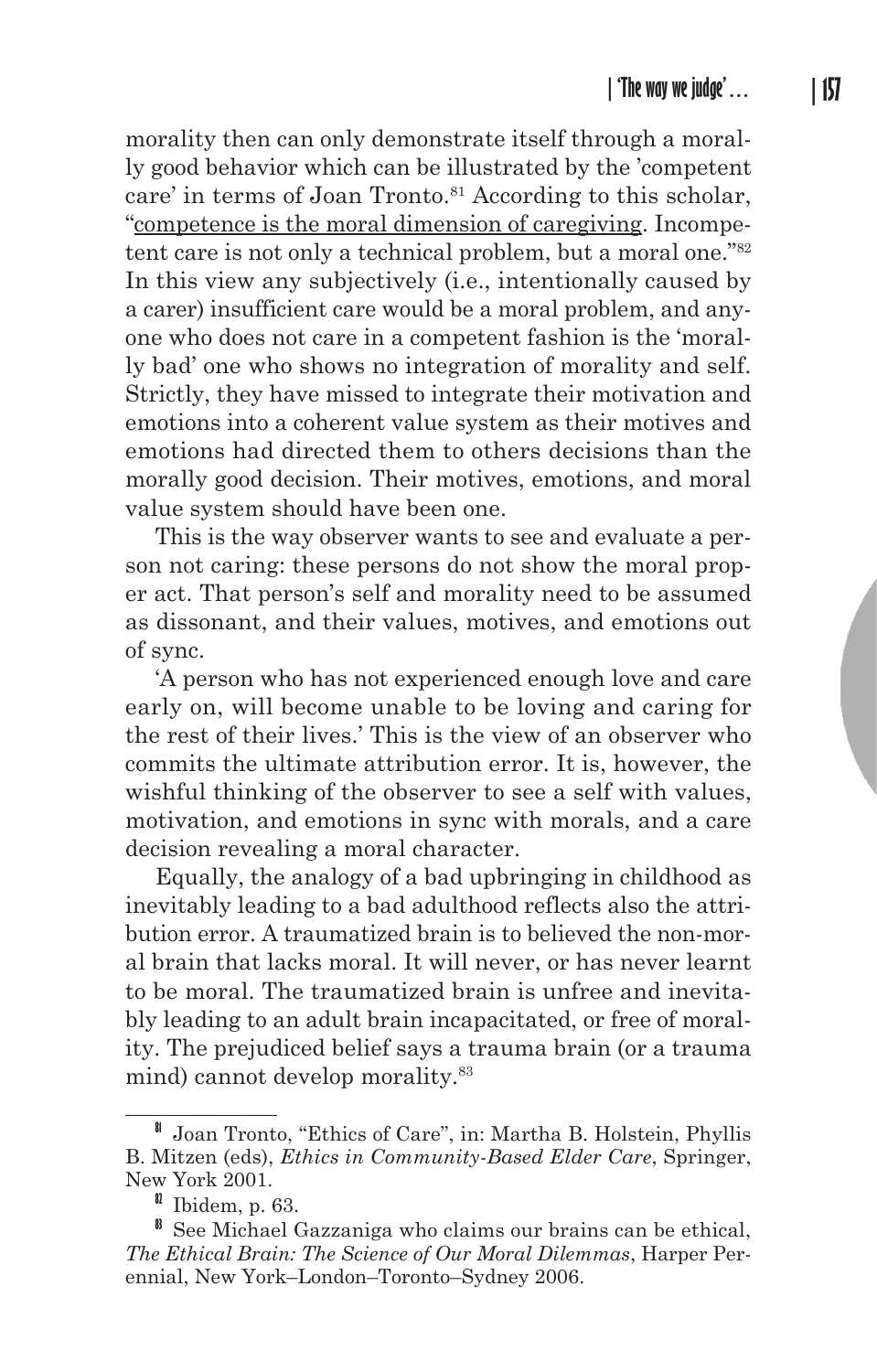This thinking reveals an implicit bias that says: 'good begets good' only, and 'bad begets bad' only. It assumes that 'good' is distinctively divided from 'bad' and can never coincide. 'Good' can never emerge out of 'bad', and 'bad' should never emerge out of 'good', not even time-delayed, for example the one in childhood, and the other later in adulthood years. Under such view, 'good' cannot coincide with 'bad' in a single life of a moral person. However, a moral mind does not tick as simply as the classical bivalent logic or according to the causative relationships.

But for a biased observer certain events simply cannot occur. For example, an identity that has developed from victim to survivor, and a morality that still (or again) can include the good, is unthinkable for an observer who is in the thick of his/her ultimate attribution error. Such an identity and morality cannot exist in the observer's eye because a noncaring adult child hasn't done the moral development properly as she or he is not patching on the expectations of another moral agents including the observer.<sup>84</sup>

Any alternative imagined would be quite unsettling for the observer, as this would contravene their assuming completely. For the observer there is only one way of thinking: Survivors cannot become different to what they were before – that is being in the midst of violence, abuse, and obsession. The survivor, in the observer's view, can only be the predetermined initial victim within a cycle-of-violence that can only turn into a perpetrator who is repeating that cycle-of-violence, or at best remain the victim. Any alternative thinking seems unthinkable:

The observer will want to need to condemn the very act, the person, and their moral personality. That is the ultimate attribution error for the present day elder care question.

Jean-Paul Sartre would have put it this way: "L'enfer, c'est les autres" (the hell, that is always the other).

**<sup>84</sup>** Compare "avoiding expectations" in Gregory F. Mellema, *The Expectations of Morality*, Rodopi, Amsterdam–New York 2004, p. 39.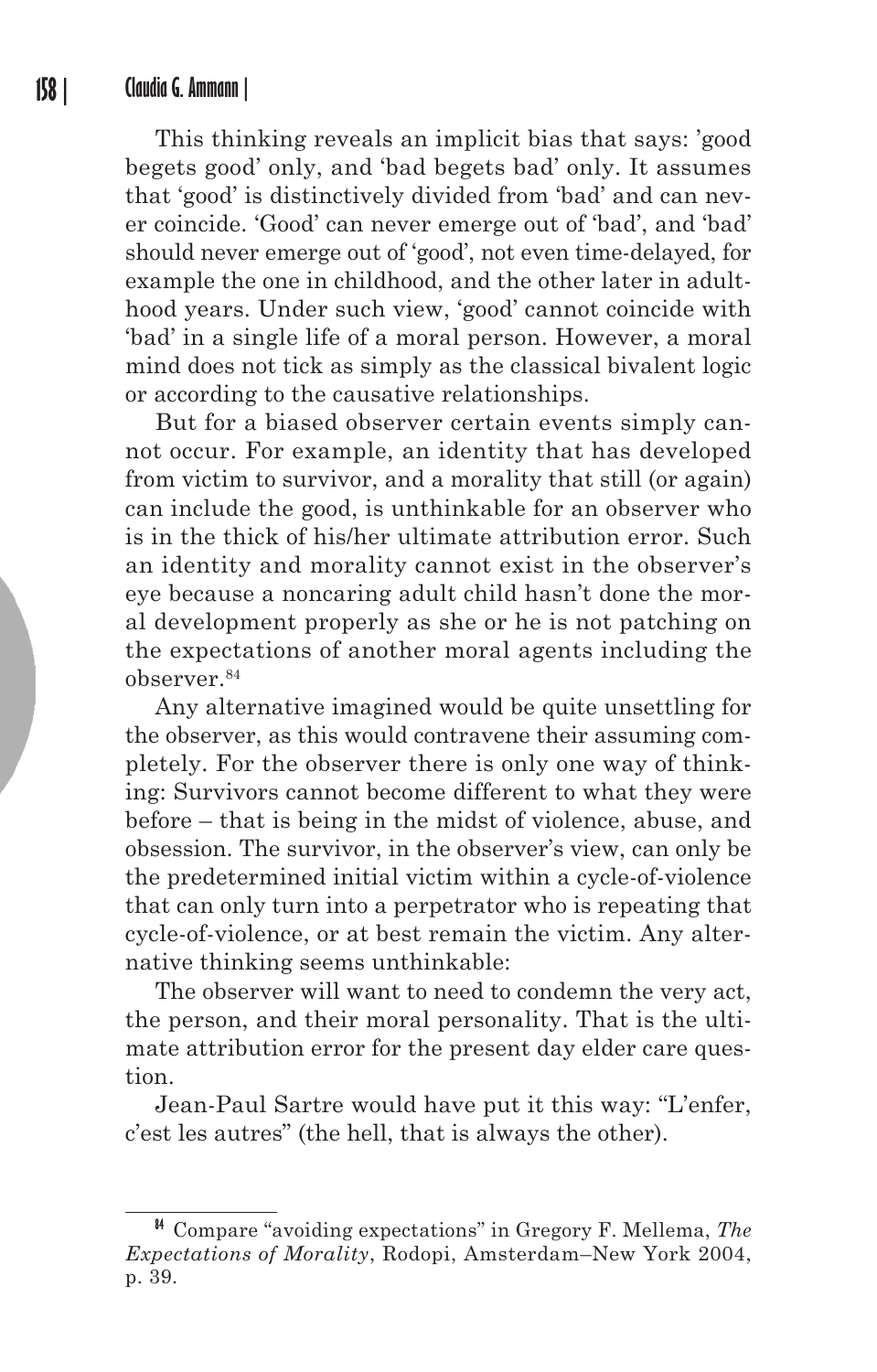# **The ultimate attribution error for positive events**

The abused woman at the beginning asked, "*can I show I am a good person?*" Was she right when she answered no, "*I cannot!*"?

The error for positive events occurs "when prejudiced people perceive what they regard as a positive act by an outgroup member, they will more than others attribute it (in comparison to the act by an ingroup member) to one or more of the following: (a) the 'exceptional case', (b) luck or special advantage, (c) high motivation and effort, and (d) manipulable situational context."85

**The manipulable situational context.** Two cognitive (or socioepistemic) errors can occur here. First, the error to assume that an abused adult should be in the position of being able to care for their former perpetrators in a good way. Yet, nobody would be able to define for them what that could possibly mean. They just need to show it, and observers need to see it. Only then a judgement can be made. What the observer does not see, cannot be categorized as good per see by the observer. They need to see it with their own eyes. Pettigrew in his original defining described "[a]n outgroup member's positive act […] not as a function of effort but as a consequence of situational factors at least partly influenced by others. '*What could that cheap Scot do but pay the whole check once everybody stopped talking and looked at him*'."86 Here, an observer would say: "*Look, what else should he do than care once everybody knows where he is coming from?*" It is that observer who believes that only through their surveillance the good care can be guaranteed.

The second error under a manipulable situational context is the thinking that the abused adult child deciding not to care is capable of being a 'good' person only because the observer has granted them that favor, or, in other words, only because of the observers' goodness, grace, generosity and nobleness. They'd believe: '*I will think good about you because I am a good person at heart*.' The acting person, however, can never acquire such good. They remain what they

**<sup>85</sup>** T.F. Pettigrew, "The Ultimate Attribution Error"…, p. 461.

**<sup>86</sup>** Ibidem, p. 468.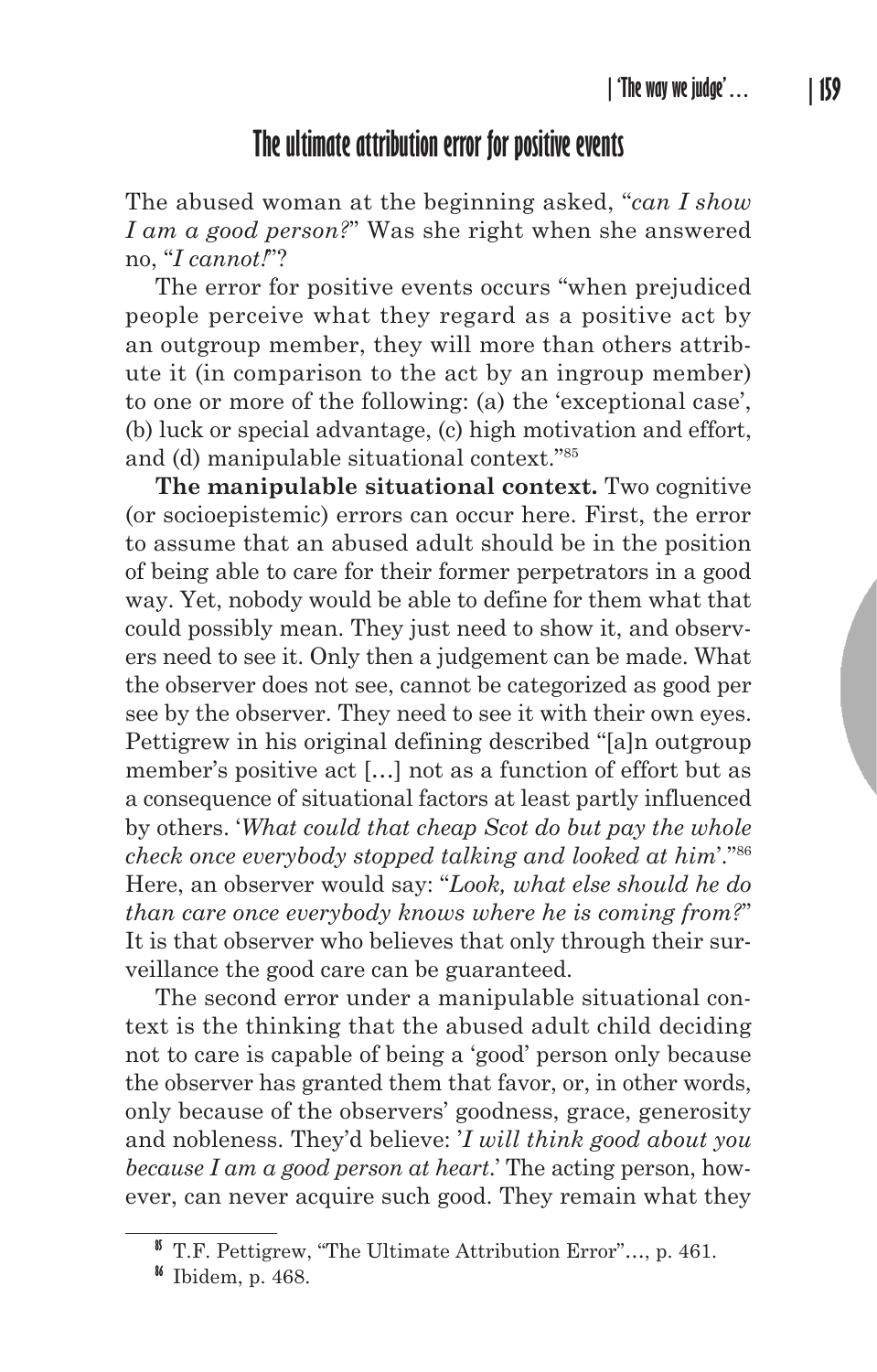had been before – the bad coming from the bad. The situational context granted is one of only temporary means, the advantage will last only as long as the observer is motivated by her goodwill.

**The special advantage.** When attributing a special advantage to an acting person, this person "is seen as having behaved positively and achieved a stereotype-breaking result, because the actor had the benefit of a special advantage conferred by virtue of the outgroup status."87 Pettigrew details cases of this category as following: "Black Americans have traditionally explained away positive behaviors and outcomes of white American in this manner. But the generality of the phenomenon is suggested by the recent vehemence of many whites, including many who label themselves liberals,' against affirmative action programs for minorities."88 In this thinking the abused adult child who decides to care for other some elders (but not their own) is believed to be allowed to state so only because of their 'benefit' of their status of a victim. "*They can say so only because of that abuse*." The observer may even believe these abused adults get a special advantage of not needing to care for their elders, and observe it as a privilege conferred by virtue of their victim status. The special advantage granted is also one of only temporary means, as the advantage will last only as long as the abused adult is in fact caring for someone. If they stop caring, observers then can say: "*Oh, that's typical!*"

**The exceptional case and luck.** The sheer luck attribution assumes that "[t]he positive outgroup act can be seen as beyond the control of either the attributor or the actor and therefore of little significance. '*He's dumb like the rest of his group, but he won anyway out of sheer luck*'."89 The observer will not attribute any intrinsic good motivation to the good behavior of the adult child they believe as outcast. They would state exactly so: "*He just got lucky and didn't get caught in doing the bad thing*." In this view it is simply not allowed to envision an abused adult as having grown up to a loving, and caring being – if they had, they can only be

**<sup>87</sup>** Ibidem.

**<sup>88</sup>** Ibidem.

**<sup>89</sup>** Ibidem.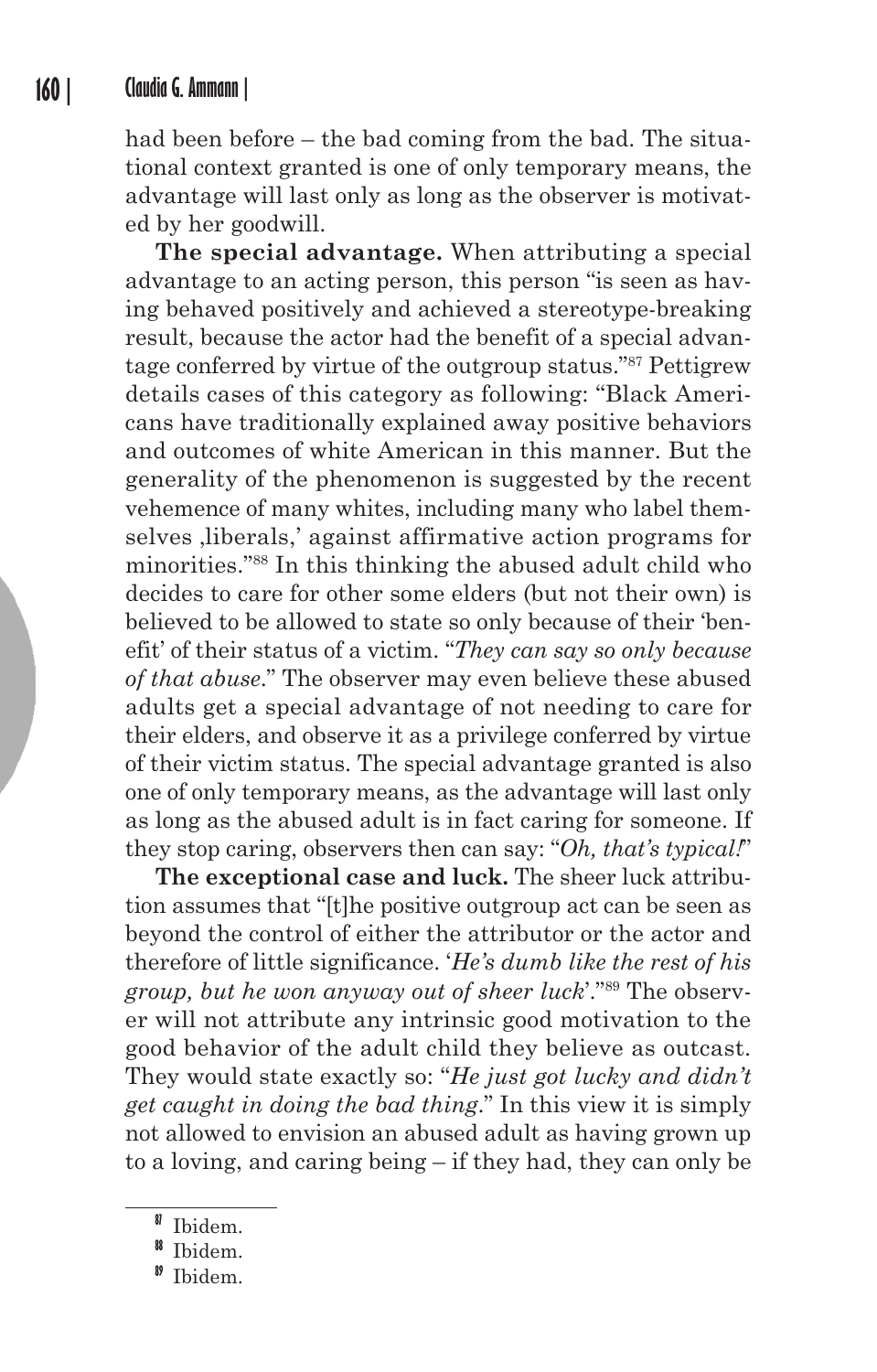accounted as an exception to the rule, or the 'lucky ones.' A no-care decision by an adult child should reveal the morally flawed person with values and emotions out of sync only. Yet, in fact, it is the sole wishful thinking of the observer, or their liking to think that way.

**High motivation and effort.** When "[o]utgroup members who work hard at being anti-stereotypical in their behavior are not seen as intrinsically exceptional, since they are perceived to be responding positively to aspects of the interaction under some control of others. They are not viewed as true exceptions, for they would return to their 'true', stereotypical state were it not for their keen motivation. [The] striving outgroup members are important exemplars for prejudiced individuals to point to as 'proof' that discrimination and other situational factors are not responsible for negative behaviors and outcomes of the outgroup. '*They made it, didn't they? So there must be something personally wrong with the rest of them*'."90. An observer would make such prejudiced assumption when stating exactly that "*Well, even if … I am not so sure about the rest of them*".

The voice of the women comes to mind when she was asking "*But how can I show that I am a good person? – I cannot!*" Probably Pettigrew would agree with her.

# **Consequential dynamics**

Within 'high motivation and effort' two dynamics occur, one with the observes, the other with other abused adults.

The one dynamic concerns observers' expectation that turn out to be too high. Expecting the morally good primarily, and being not aware of their ultimate attribution error (ingroup-outgroup thinking), observers falsely deny moral integrity to those who would not show a morally good behavior (error of negative events). In then observing 'high motivation and effort' in some while needing to adhere to their belief of the 'bad' in the many (error of positive events), observers will need to arrive at the expectation that 'motivation and effort' should be clearly visible to them, as

**<sup>90</sup>** Ibidem.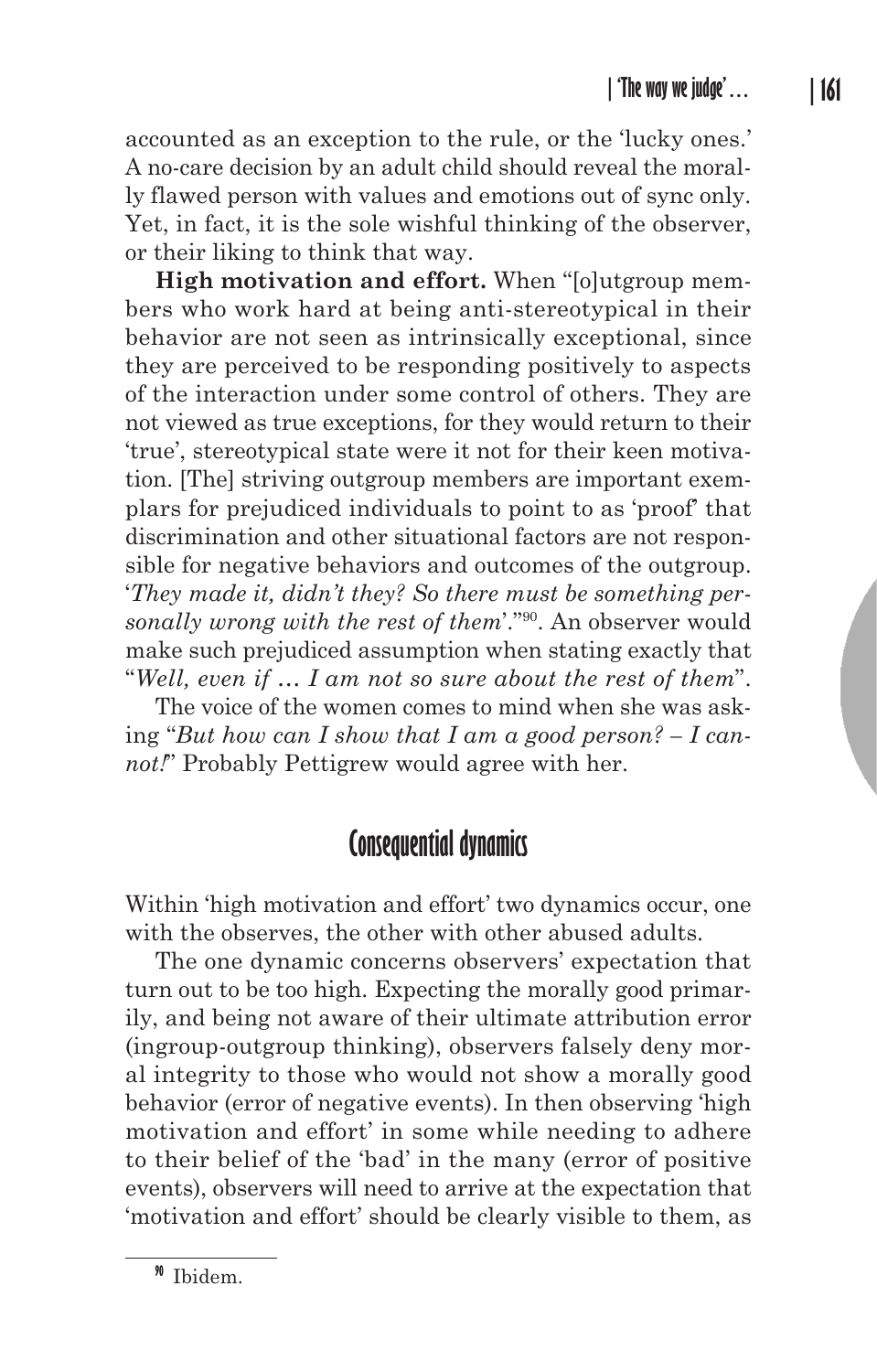"[t]he striving outgroup members are […] 'proof' that discrimination and other situational factors are not responsible for negative behaviors and outcomes of the outgroup."91

It's not the circumstance that makes them do this way (situational factors of not caring). It's not because we blame them (discrimination of not caring). It's *them* that makes them do this way (the ultimate attribution error of not caring). Therefore, all those who show 'high motivation and effort' need to be watched carefully: Good behavior needs to become best behavior (though, as Voltaire puts it: "the best is the enemy of the good"). As a consequential dynamic, observers can be inclined to believe that they are allowed to expect the best from those who showed 'motivation and effort.'

The 'inside-good-outside-bad' will demand from everyone who wants to become an ingroup member a 'beyond-good' behavior, a behavior that is supreme and excellent, and stands out unparalleled to any other behavior. In the eyes of the watchful observers they should be able to show the 'good' consistently over time and space. They need to show it in every situation, with every person, at any time. They need to show the 'best' in order to be qualified as the ordinary, or the 'good.' What suppose to be evaluated in the end as 'normal and good' caring behavior, should present itself in the exuberance, the better and the best. The morally good behavior should be 'more' of the good, 'more' and 'better' than expected, outstanding, excel, and shine. In effect, it should exemplify that the person has transformed, changed, and undergone a metamorphosis. This, however, is an oxymoron.

The dynamic in the observers' expectation reveals their implicit error of interpretation about the moral development of the abused adult that should mirror the moral development of the 'normal.' The observer, in expecting the good 'as usual', is in fact calling for the good 'as never seen before.' Not only is that expectation clearly unrealistic, it exemplifies the dynamic within observers' ultimate attribution error.

Another dynamic concerns other abused adults who don't want to be stereotyped either, or don't want to lose their moral reputation. In reaction to the attributing of 'high motivation and effort', other abused adults will realize

**<sup>91</sup>** Ibidem.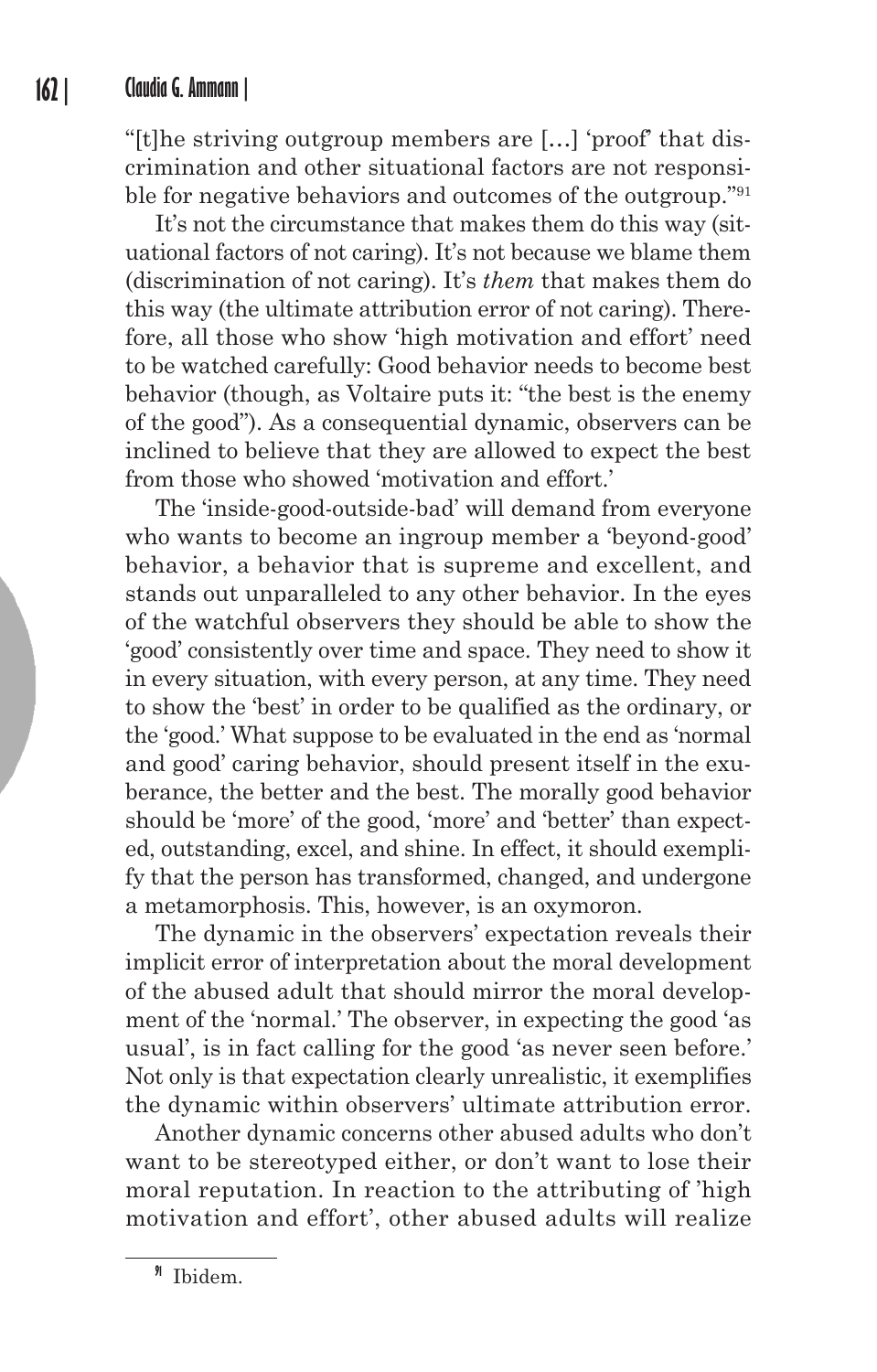the following: they either (1) have to excel in the caring task, or (2) they need to keep their childhood abuse secret. In detail:

(1) Other abused adults witness that observers have attributed an abused adult as not being a morally good person because he/she has missed to show the morally good behavior. The moral integrity was denied to someone like them, once they are identified as abused adult children. And they realize that only 'keen motivation', in other words the outstanding, group-untypical behavior, can bring back their moral integrity. They realize further, it is then not the adequate, caring behavior towards their elders, but the supreme and excelling of good care that will suffice.

As much as this realization of needing to evince the extraordinary is reflecting an intrapersonal dynamic, it equally reflects a social interaction. If abused adults want to demonstrate that they belong to the group of morally good people, they need to go the 'extra mile.' This is the dynamic of a false observer's expectation of '*doing good is being good*.' Otherwise they will lose their moral reputation which their social environment (the observers) made quite clear to them. This is the dynamic of the false observer's expectation of '*same old, same old*.'

(2) In reaction, abused adults might discern the observers' expectations towards them as unrealizable. In consequence, abused adults might be prone to hide their adverse childhood experience now as adults before an observant social environment, as they would not know how to realistically satisfy observers' expectations (see also: congruence bias).

# **Conclusions**

I showed on example of three selected studies that observers, in trying to understand participant's decisions, and reasoning of their past life-time experiences (e.g., childhood abuse), or their moral integrity (e.g., personality and character), misjudge or ignore their own biased baseline assumptions. The observer mistakes their speculations as real interpretations, that when tested against the logic of the argument, or the data and its explanatory power do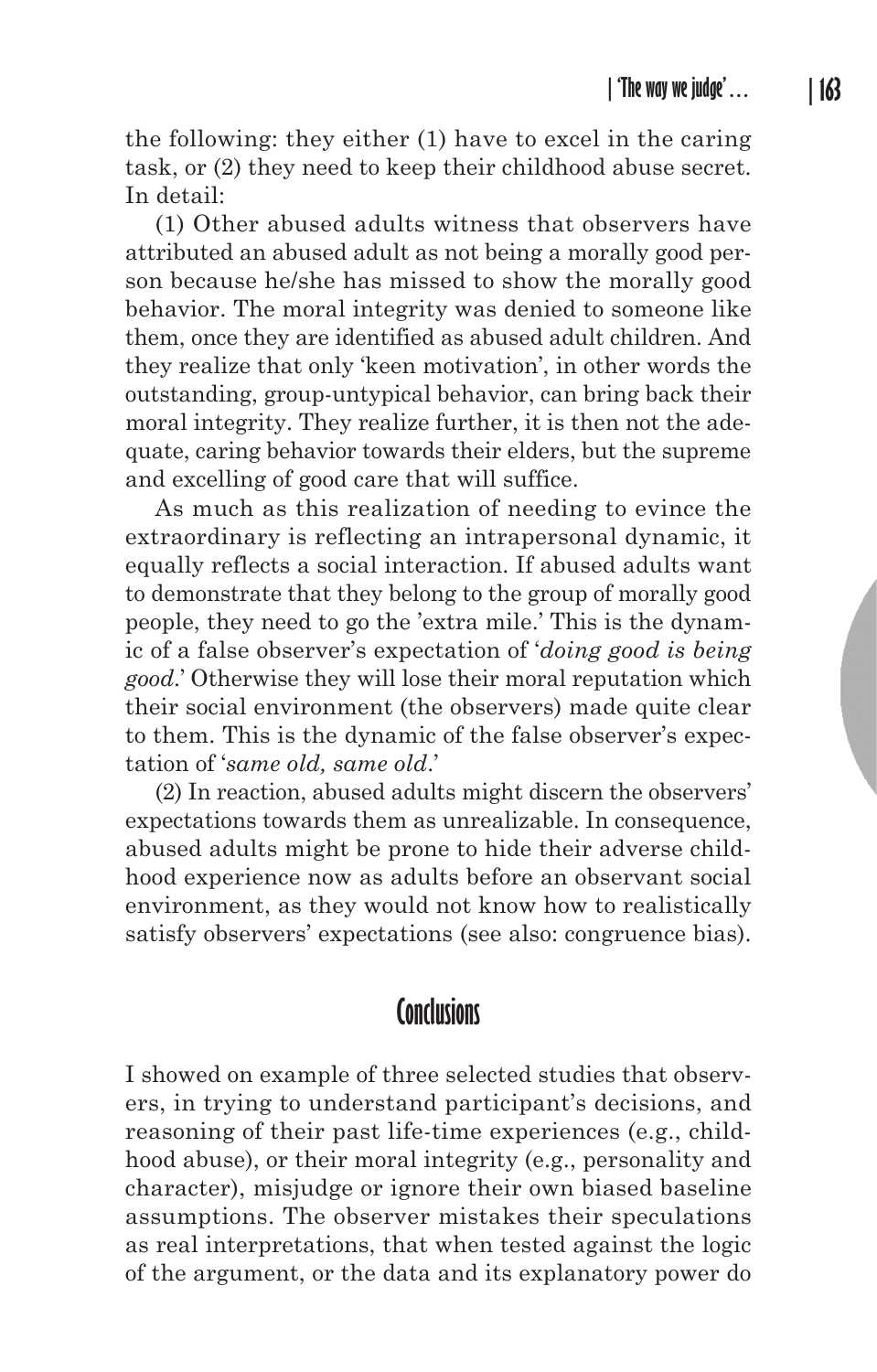not hold true. Their speculations are in fact fundamental part of their personal implicit assumptions that make their baseline assumption, that is the believing of 'good begets good' belongs to people of their same kind primarily, but 'bad begets bad' belongs only to those who are not of their kind. While doing so, the observers miss to consider other alternative explanations that contributes to that present day state of affair, and they lose sight of the potentiality that a bad childhood does not determine inevitably a bad present adulthood.

Considering someone not living up to their responsibilities assumes a certain belief system in those who make these considerations. Observers who consider such speculations have some implicit baseline assumptions (biases) that grounds their speculations and interpretations on the observed person, and their inner and wider social context that is family and community. Here I showed that the implicit baseline assumption concerns the caring human being and occurs whenever interpretations want to be made about a personal past, or the personal moral upbringing. The implicit belief holds true that we all care, respectively suppose to care if need there be.

These baseline assumptions, however, shows that we only like to believe that we all care – yet, we cannot be certain about that. We rather like to envision this belief as a normative statement, yet we cannot be sure about that either. Normative beliefs can change pretty fast. When Harry Frankfurt<sup>92</sup> made his statement of what it means to be a person half a century ago in the early 1970s there was merely the talk about morality and the caring human being, but primarily the talk about experience and responsibility. What the cognitive bias, however, can remind us of, is that we only wish to see, yet can never be certain about whether we see in fact a morally good character.

One only may wish to see proven that there are basically morally good people and their affectual solidarity towards their parents when our underlying assumption is 'all will care' (Section: Bad begets bad). It is our biased believe to like to see 'all are good who care' (Section: The wanton question).

**<sup>92</sup>** H.G. Frankfurt, "Freedom of the Will…".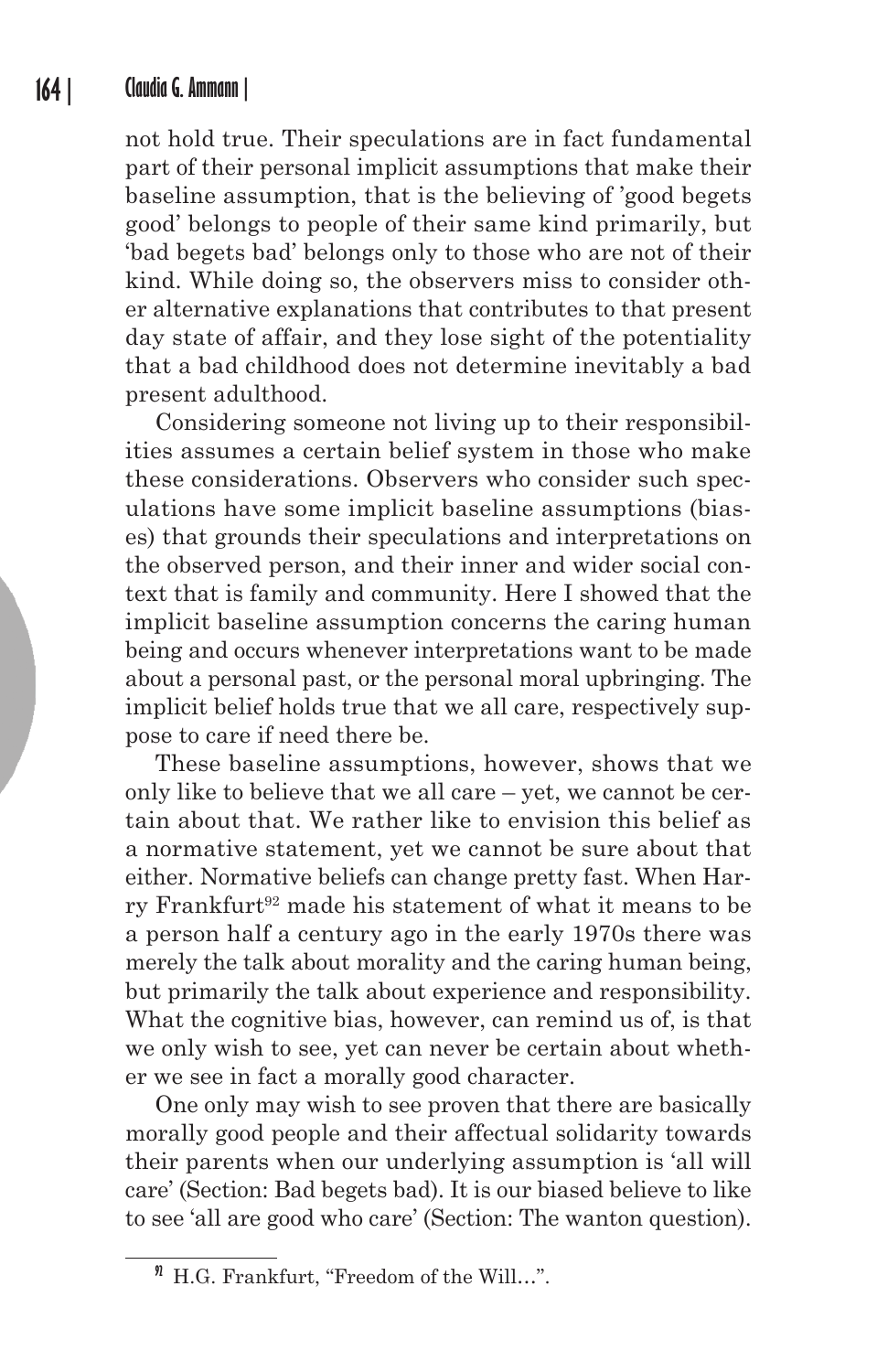We also only wish to see a good moral development when suggesting that 'we are all caring people because we had been cared for' (Section: The unmoral trauma brain).

Any observer, who perseveres the belief of morally flawed personalities and morally doubtful upbringings, forgets their arguing is also potentially based on their prejudiced beliefs. The observer's baseline assumption is one in which they want to believe that 'good begets good' with only ingroup members capable and able to hold up to that aspiration, and everyone else can be blamed as different, and 'bad.' But it is not an absolute one. As long as data had not corrupted the researchers, and showed that suddenly all people turned out to have become bad, one may continue in believing in the 'good.' But this assumption can also be a mere illusion, and the blurred, biased vision of those who observe others.

#### *Acknowledgements*

I want to thank Ewa Nowak for her encouragement and support in drafting this essay. I also want to thank the anonymous reviewer for their encouraging remarks and advice.

## **Bibliography**

- Bengtson V.L., Achenbaum W.A., *The Changing Contract Across Generations*, Aldine de Gruyter, New York 1993.
- Bengtson V.L., Roberts R.E.L., "Intergenerational Solidarity in Aging Families: An Example of Formal Theory Construction", *Journal of Marriage and the Family* 1991, vol. 53, pp. 856–870.
- Courtois Ch.A., Ford J.D., *Treating Complex Traumatic Stress Disorders: An Evidence-Based Guide*, The Guilford Press, New York–London 2009.
- Cruz, D.S., "A Simple Life", E. Lyons (ed.). *The New York Times*, September 15, 2018, 4<sup>th</sup> ed.
- Frankfurt H.G., "Freedom of the Will and the Concept of a Person", *The Journal of Philosophy* 1971, vol. 68, no. 1 (January 14), pp. 5–20.
- Gazzaniga M., *The Ethical Brain: The Science of Our Moral Dilemmas*, Harper Perennial, New York–London–Toronto–Sydney 2006.
- Kahneman D., *Thinking, Fast and Slow*, Farrar, Straus & Giroux, New York 2011.